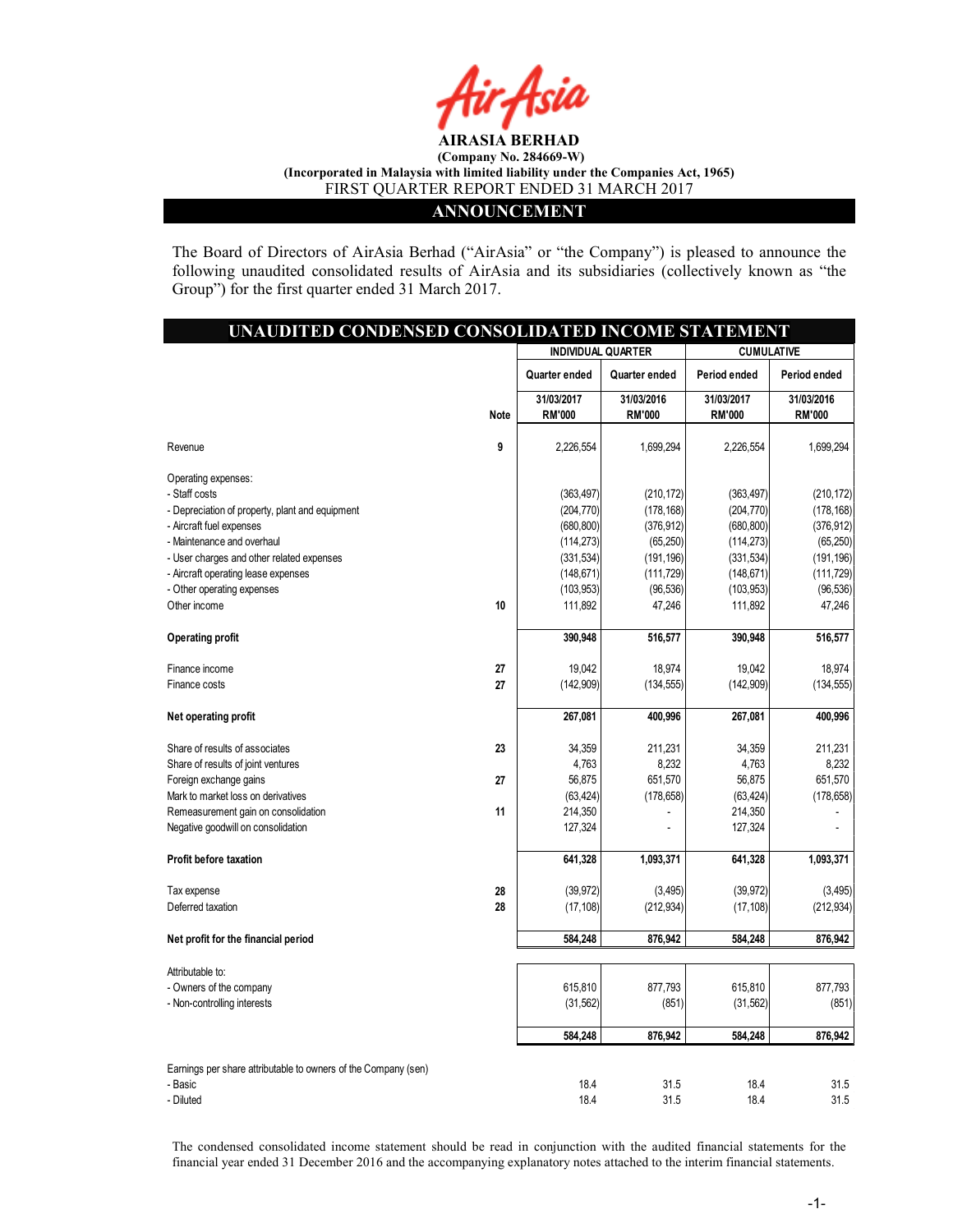Hir Asia

#### UNAUDITED CONDENSED CONSOLIDATED STATEMENT OF COMPREHENSIVE INCOME

|                                                    |             | <b>INDIVIDUAL QUARTER</b>   |                             | <b>CUMULATIVE</b>           |                             |
|----------------------------------------------------|-------------|-----------------------------|-----------------------------|-----------------------------|-----------------------------|
|                                                    |             | Quarter ended               | Quarter ended               | Period ended                | Period ended                |
|                                                    | <b>Note</b> | 31/03/2017<br><b>RM'000</b> | 31/03/2016<br><b>RM'000</b> | 31/03/2017<br><b>RM'000</b> | 31/03/2016<br><b>RM'000</b> |
| Net profit for the financial period                |             | 584,248                     | 876,942                     | 584,248                     | 876,942                     |
| Other comprehensive income/(loss)                  |             |                             |                             |                             |                             |
| Available-for-sale financial assets                |             | 20,777                      | 68,937                      | 20,777                      | 68,937                      |
| Cash flow hedges                                   | 12          | (127,078)                   | (368, 532)                  | (127,078)                   | (368, 532)                  |
| Foreign currency translation differences           |             | 91,964                      | (21, 446)                   | 91,964                      | (21, 446)                   |
| Total comprehensive income                         |             |                             |                             |                             |                             |
| for the period                                     |             | 569,911                     | 555,901                     | 569,911                     | 555,901                     |
| Total comprehensive income/(loss) attributable to: |             |                             |                             |                             |                             |
| Owners of the Company                              |             | 601,473                     | 556,752                     | 601,473                     | 556,752                     |
| Non-controlling interests                          |             | (31,562)                    | (851)                       | (31,562)                    | (851)                       |
|                                                    |             | 569,911                     | 555,901                     | 569,911                     | 555,901                     |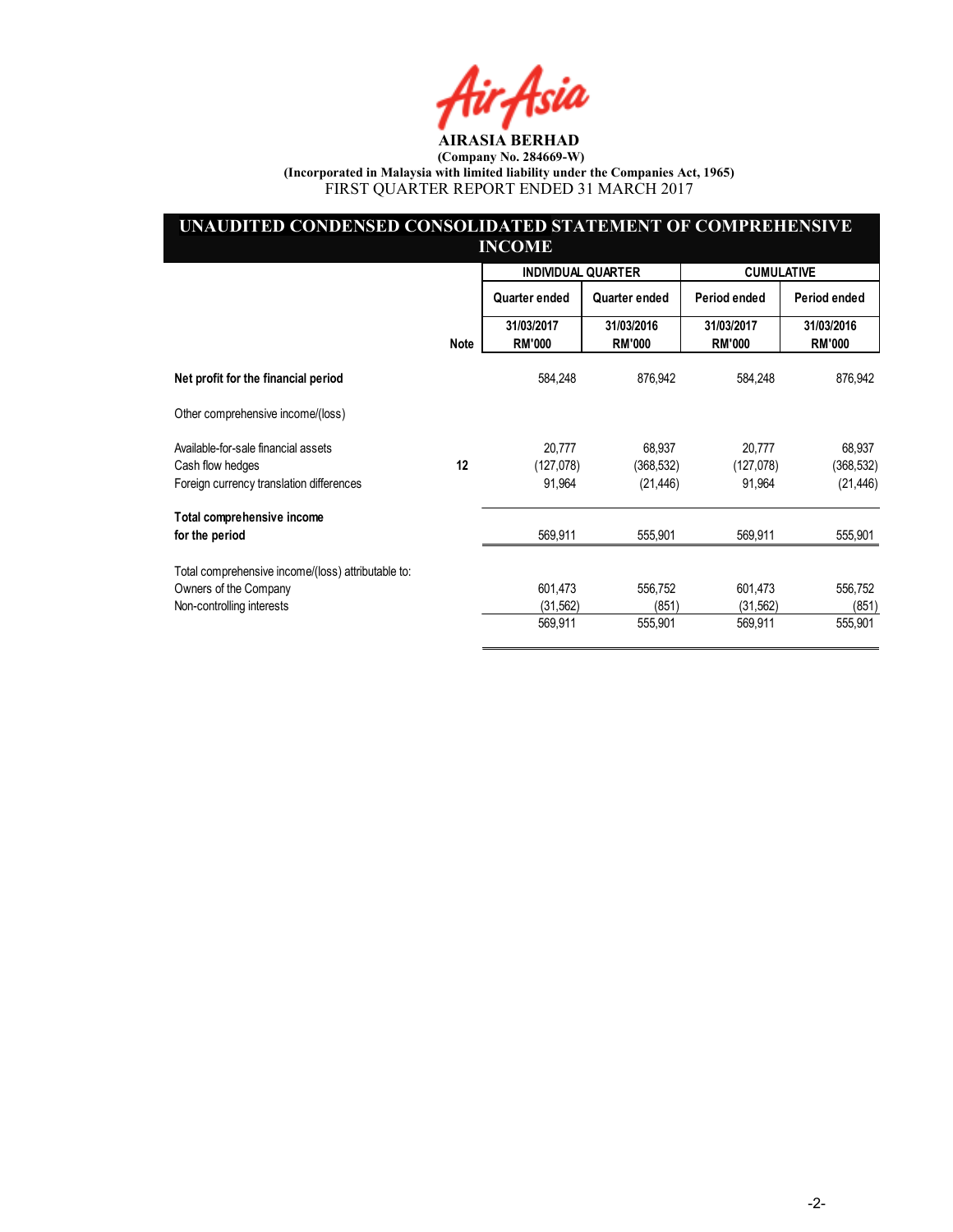Air Asia

# UNAUDITED CONDENSED CONSOLIDATED CASH FLOW STATEMENTS

|                                                                           | <b>PERIOD ENDED</b>         | <b>PERIOD ENDED</b>         |
|---------------------------------------------------------------------------|-----------------------------|-----------------------------|
|                                                                           | 31/03/2017<br><b>RM'000</b> | 31/03/2016<br><b>RM'000</b> |
| <b>CASH FLOWS FROM OPERATING ACTIVITIES</b>                               |                             |                             |
| Profit before taxation                                                    | 641,328                     | 1,093,371                   |
| Adjustments:                                                              |                             |                             |
| Property, plant and equipment                                             |                             |                             |
| - Depreciation                                                            | 204,770                     | 178,168                     |
| - Gain on disposal                                                        | 5,470                       | (156)                       |
| Employee benefit expenses                                                 | 464                         |                             |
| Impairment of property, plant and equipment                               |                             | 11,659                      |
| Remeasurement gain on consolidation<br>Negative goodwill on consolidation | (214, 350)<br>(127, 324)    |                             |
| Fair value loss on derivative financial intruments                        | 139,419                     | 133,659                     |
| Share of results of joint ventures                                        | (4,763)                     | (8,232)                     |
| Share of results of associates                                            | (34, 359)                   | (211, 231)                  |
| Net unrealised foreign exchange gain                                      | (56, 875)                   | (601, 354)                  |
| Interest expense                                                          | 142,909                     | 134,555                     |
| Interest income                                                           | (19,042)                    | (23, 211)                   |
|                                                                           | 677,647                     | 707,228                     |
| <b>Changes in working capital</b>                                         |                             |                             |
| <b>Inventories</b>                                                        | (15, 143)                   | (12, 172)                   |
| Receivables and prepayments<br>Trade and other payables                   | (185, 603)<br>132,277       | 105,019                     |
| Intercompany balances                                                     | 13,698                      | (195, 246)<br>(202, 272)    |
| Cash generated from operations                                            | 622,876                     | 402,557                     |
|                                                                           |                             |                             |
| Interest paid                                                             | (89, 839)                   | (80, 402)                   |
| Interest received                                                         | 8,794                       | 10,000                      |
| Tax paid                                                                  | (41, 507)                   | (8, 427)                    |
| Net cash generated from operating activities                              | 500,324                     | 323,728                     |
| <b>CASH FLOWS FROM INVESTING ACTIVITIES</b>                               |                             |                             |
| Property, plant and equipment                                             |                             |                             |
| - Additions                                                               | (293, 564)                  | (95, 659)                   |
| - Proceeds from disposal                                                  | 35                          | 2,094                       |
| - Investment in associates companies                                      |                             | (53, 400)                   |
| Repayment of advances by an associate                                     |                             | 23,638                      |
| Acquisition of subsidiaries, net of cash                                  | 123,937                     | (101, 500)                  |
| Net cash generated from/(used in) investing activities                    | (169,592)                   | (224, 827)                  |
| <b>CASH FLOWS FROM FINANCING FACILITIES</b>                               |                             |                             |
| Proceeds from issuance of shares                                          | 1,006,200                   |                             |
| Buy-back of shares                                                        |                             | (160)                       |
| Proceeds from borrowings                                                  | 64,672                      | 240,016                     |
| Repayment of borrowings                                                   | (560, 920)                  | (1,004,048)                 |
| Net cash generated from/(used in) financing activities                    | 509,952                     | (764, 192)                  |
| NET INCREASE/(DECREASE) FOR THE                                           |                             |                             |
| <b>FINANCIAL PERIOD</b>                                                   | 840,684                     | (665, 291)                  |
| CASH AND CASH EQUIVALENTS AT BEGINNING                                    |                             |                             |
| OF THE FINANCIAL YEAR                                                     | 1,741,573                   | 2,426,696                   |
| <b>CURRENCY TRANSLATION DIFFERENCES</b>                                   | (29, 945)                   | (33, 234)                   |
| CASH AND CASH EQUIVALENTS AT END OF                                       |                             |                             |
| <b>FINANCIAL PERIOD*</b>                                                  | 2,552,312                   | 1,728,171                   |
|                                                                           |                             |                             |

\* Included within the balance at end of the financial period is an amount RM17.7 million restricted cash pledged as securities for banking facilities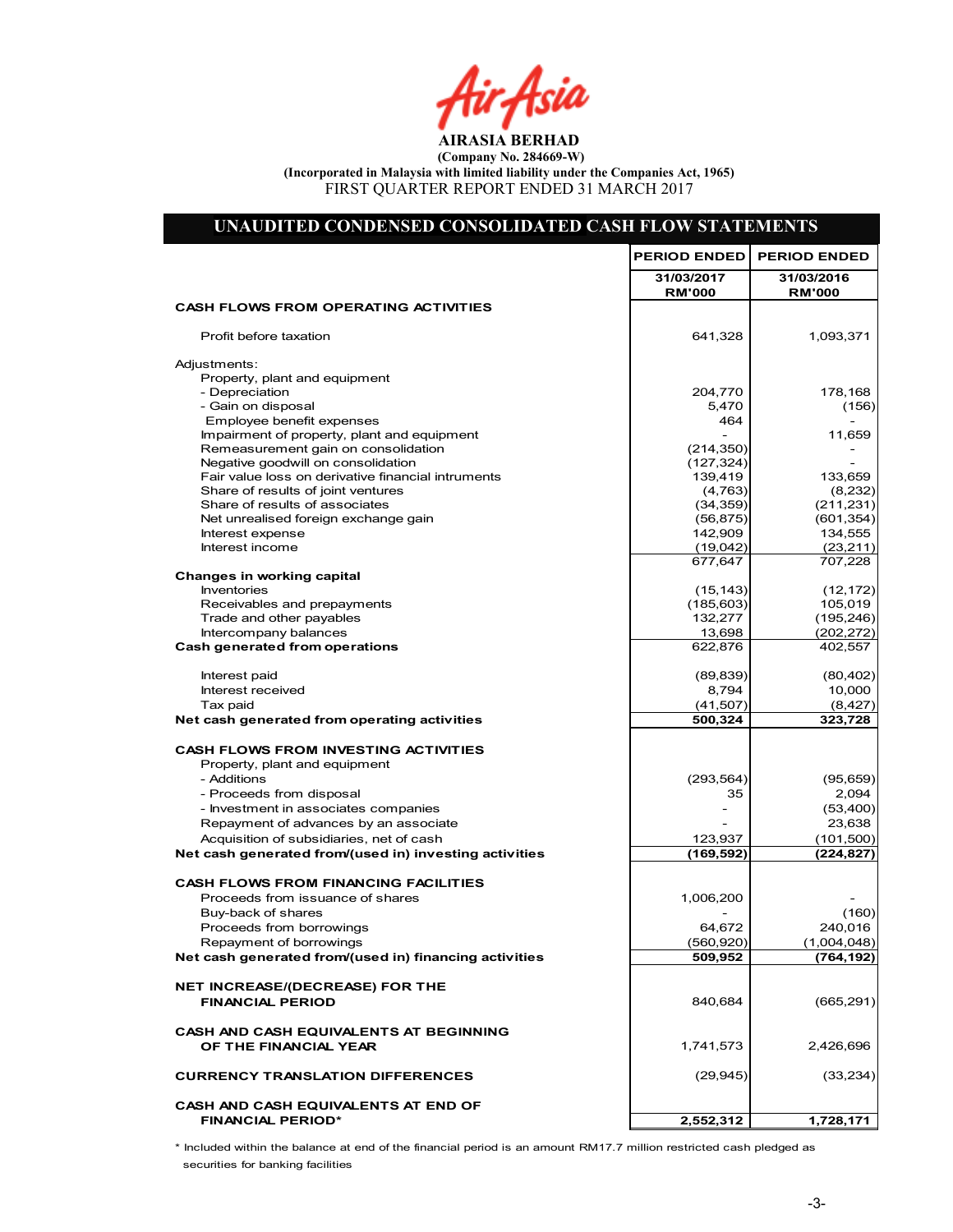hr Asia

### UNAUDITED CONDENSED CONSOLIDATED STATEMENT OF FINANCIAL POSITION

|                                                                                  |             | AS AT              | AS AT                |
|----------------------------------------------------------------------------------|-------------|--------------------|----------------------|
|                                                                                  |             | 31/03/2017         | 31/12/2016           |
|                                                                                  |             | <b>RM'000</b>      | <b>RM'000</b>        |
|                                                                                  | <b>Note</b> |                    |                      |
| <b>NON CURRENT ASSETS</b>                                                        |             |                    |                      |
| Property, plant and equipment                                                    | 15          | 11,571,380         | 10,826,682           |
| Investment in associates                                                         | 23          | 526,294            | 2,210,587            |
| Investment in a jointly controlled entity<br>Available-for-sale financial assets |             | 193,072<br>377,382 | 188,309<br>356,605   |
| Intangible assets                                                                | 31          | 320,334            | 121,827              |
| Deferred tax assets                                                              |             | 966,179            | 749,213              |
| Receivables and prepayments                                                      | 32          | 1,351,701          | 1,433,054            |
| Deposits on aircraft purchase                                                    |             | 132,482            | 112,133              |
| Amounts due from associates                                                      | 33          |                    | 344.861              |
| Derivative financial instruments                                                 | 34          | 729,082            | 867,949              |
|                                                                                  |             | 16,167,906         | 17,211,220           |
| <b>CURRENT ASSETS</b>                                                            |             |                    |                      |
| <b>Inventories</b>                                                               |             | 59,009             | 43,866               |
| Receivables and prepayments                                                      | 32          | 1,334,202          | 1,087,657            |
| Deposits on aircraft purchase                                                    |             | 773,423            | 658,115              |
| Amounts due from joint ventures                                                  |             | 17,533             | 8,952                |
| Amounts due from associates                                                      | 33          | 238,089            | 511,446              |
| Amounts due from related parties                                                 |             | 16,031             | 37,424               |
| Deposits, bank and cash balances                                                 |             | 2,552,312          | 1,741,573            |
| Derivative financial instruments                                                 | 34          | 267,900            | 665,668              |
| Tax recoverable                                                                  |             |                    | 19,466               |
|                                                                                  |             | 5,258,499          | 4,774,167            |
| <b>CURRENT LIABILITIES</b>                                                       | 35          | 1,944,477          |                      |
| Trade and other payables<br>Sales in advance                                     |             | 966,020            | 1,882,183<br>607,735 |
| Derivative financial instruments                                                 | 34          | 96,676             | 448,873              |
| Amounts due to an associates                                                     |             |                    | 3,978                |
| Amounts due to a related parties                                                 |             | 202,629            | 29,999               |
| <b>Borrowings</b>                                                                | 36          | 1,828,523          | 1,945,203            |
| <b>Current tax liabilities</b>                                                   |             | 3,021              |                      |
|                                                                                  |             | 5,041,346          | 4,917,971            |
| <b>NET CURRENT ASSETS/(LIABILITIES)</b>                                          |             | 217,153            | (143, 804)           |
|                                                                                  |             |                    |                      |
| <b>NON CURRENT LIABILITIES</b>                                                   |             |                    |                      |
| Trade and other payables                                                         | 35          | 1,617,290          | 1,529,293            |
| Amounts due to an associates                                                     |             | 71,600             | 118,898              |
| Amounts due to a related parties                                                 |             | 9,328              | 9,455                |
| <b>Borrowings</b><br>Deferred tax liabilities                                    | 36          | 8,420,069          | 8,633,939            |
| Derivative financial instruments                                                 | 34          | 138,147            | 148,052              |
| Provision for retirement benefits                                                |             | 68,771             |                      |
|                                                                                  |             | 10,325,205         | 10,439,637           |
|                                                                                  |             |                    |                      |
|                                                                                  |             | 6,059,854          | 6,627,779            |
| <b>CAPITAL AND RESERVES</b>                                                      |             |                    |                      |
| Share capital                                                                    | 7           | 2,515,438          | 278,297              |
| Share Premium                                                                    |             |                    | 1,230,941            |
| Treasury shares                                                                  |             | (160)              | (160)                |
| Foreign exchange reserve                                                         |             | 138,957            | 46,993               |
| Retained earnings                                                                |             | 5,910,278          | 5,294,468            |
| <b>Other Reserves</b>                                                            |             | (323, 855)         | (217, 554)           |
|                                                                                  |             | 8,240,658          | 6,632,985            |
| Non-controlling interests                                                        |             | (2, 180, 804)      | (5,206)              |
| Total equity<br>Net assets per share attributable to ordinary                    |             | 6,059,854          | 6,627,779            |
| equity holders of the Company (RM)                                               |             |                    |                      |
|                                                                                  |             | 1.81               | 2.38                 |

The condensed consolidated statement of financial position should be read in conjunction with the audited financial statements for the financial year ended 31 December 2016 and the accompanying explanatory notes attached to the interim financial statements.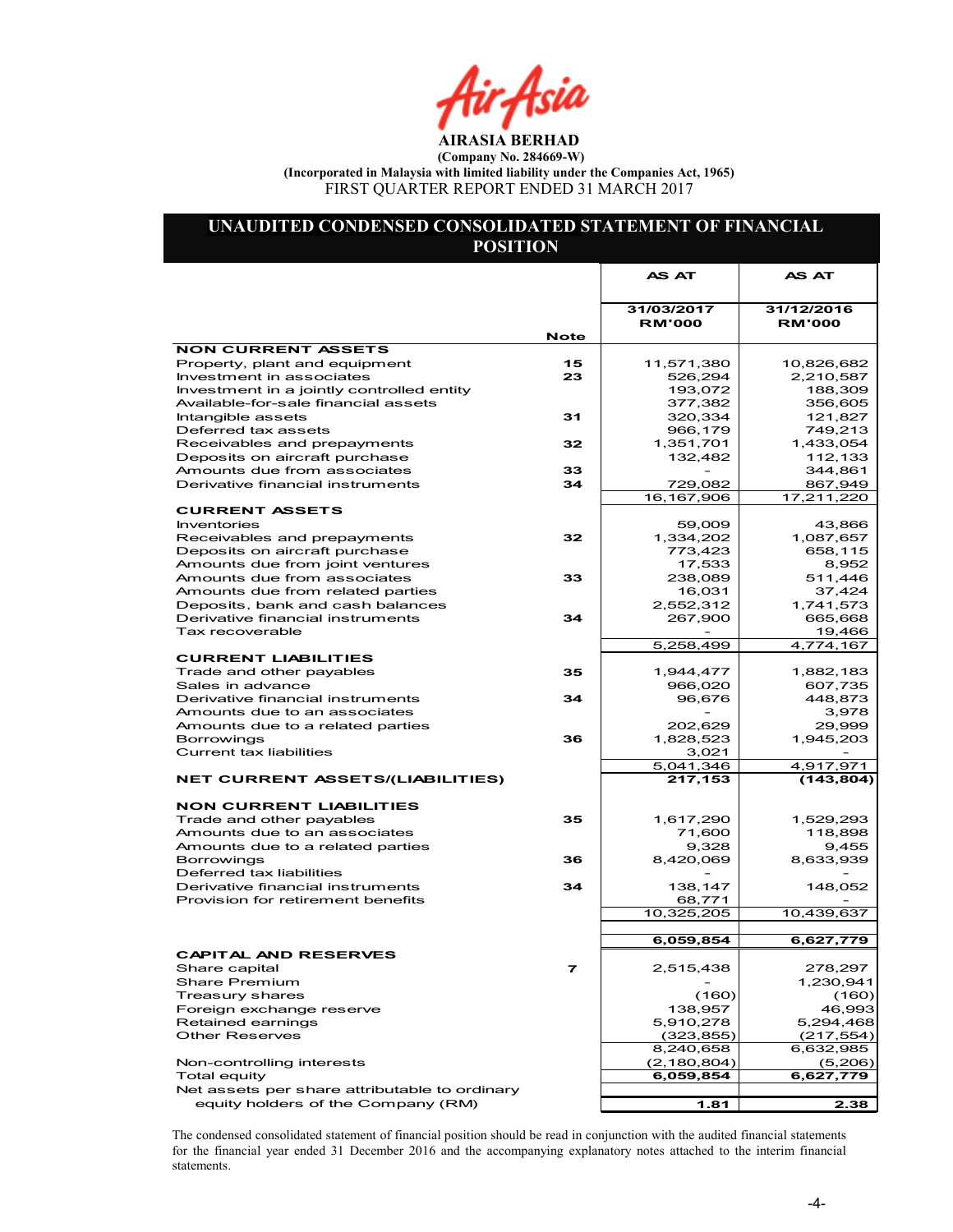4irAsia

(Incorporated in Malaysia with limited liability under the Companies Act, 1965) (Incorporated in Malaysia with limited liability under the Companies Act, 1965) FIRST QUARTER REPORT ENDED 31 MARCH 2017 FIRST QUARTER REPORT ENDED 31 MARCH 2017 (Company No. 284669-W) (Company No. 284669-W) **AIRASIA BERHAD** AIRASIA BERHAD

# UNAUDITED CONDENSED CONSOLIDATED STATEMENT OF CHANGES IN EQUITY UNAUDITED CONDENSED CONSOLIDATED STATEMENT OF CHANGES IN EQUIT

|                                                               |             |                       |                                   |                         |                                | Attributable to owners of the Company |                                   |                           |                      |               |                                  |                         |
|---------------------------------------------------------------|-------------|-----------------------|-----------------------------------|-------------------------|--------------------------------|---------------------------------------|-----------------------------------|---------------------------|----------------------|---------------|----------------------------------|-------------------------|
|                                                               |             | Issued and fully paid | of RM0.10 each<br>ordinary shares |                         |                                |                                       |                                   |                           |                      |               |                                  |                         |
|                                                               |             | of shares<br>Number   | Nominal<br>value                  | premium<br><b>Share</b> | exchange<br>Foreign<br>reserve | Cash flow<br>reserve<br>hedge         | Available-<br>for-sale<br>reserve | Treasury<br><b>Shares</b> | earnings<br>Retained | <b>Total</b>  | controlling<br>interests<br>Non- | equity<br>Total         |
|                                                               | <b>Note</b> | 000                   | <b>RM'000</b>                     | <b>RM'000</b>           | <b>RM'000</b>                  | <b>RM'000</b>                         | <b>RM'000</b>                     | <b>RM'000</b>             | <b>RM'000</b>        | <b>RM'000</b> | <b>RM'000</b>                    | RM'000                  |
| At 1 January 2017                                             |             | 2,782,974             | 278,297                           | 230,941                 | 46,993                         | (441, 994)                            | 224,440                           | (160)                     | 5,294,468            | 6,632,985     | (5,206)                          | 6,627,779               |
| Transactions with owners:<br>Issuance of shares               | 12          | 559,000               | 55,900                            | 950,300                 | ı                              |                                       | ı                                 |                           |                      | 1,006,200     |                                  | 1,006,200               |
| Transfer to no-par value regime                               |             |                       | 2,181,241                         | (2, 181, 241)           |                                |                                       |                                   |                           |                      | $\mathbf I$   |                                  | ı                       |
| Net profit for the year                                       |             |                       |                                   |                         |                                |                                       |                                   |                           | 615,810              | 615,810       | (31,562)                         | 584,248                 |
| Other comprehensive income                                    |             |                       |                                   |                         | 91,964                         | (127, 078)                            | 20,777                            |                           |                      | (14, 337)     |                                  | (14, 337)               |
| Non-controlling interest arising<br>from business combination |             |                       | f,                                |                         | $\mathbf{I}$                   | $\blacksquare$                        | $\mathbf I$                       | I.                        | $\mathbf{I}$         | $\mathbf{I}$  | (2, 144, 036)                    | (2, 144, 036)           |
| At 31 March 2017                                              |             | 3.341.974             | 2,515,438                         |                         | 138,957                        | 569,072)                              | 245,217                           | (160)                     | 5,910,278            | 8,240,658     | (2, 180, 804)                    | 6,059,854               |
| At 1 January 2016                                             |             | 2,782,974             | 278,297                           | 230,941                 | 18,948                         | 539,968)                              | 108,370                           |                           | 3,355,740            | 4,452,328     | (1,474)                          | 4,450,854               |
| Net profit for the financial year                             |             |                       |                                   |                         | ï                              | $\blacksquare$                        | ï                                 |                           | 877,793              | 877,793       | (851)                            | 876,942                 |
| Other comprehensive income/(loss)                             |             |                       |                                   |                         | (21, 446)                      | (368, 532)                            | 68,937                            |                           |                      | (321,041)     |                                  | (321,041)               |
| Buy-back of own shares                                        |             |                       |                                   |                         |                                |                                       | ı                                 | (160)                     |                      | (160)         |                                  | (160)                   |
| Non-controlling interest arising<br>from business combination |             |                       | f,                                | ı                       | $\blacksquare$                 |                                       |                                   |                           |                      | f,            | (5,994)                          | (5,994)<br>$\mathbf{I}$ |
| At 31 March 2016                                              |             | 2,782,974             | 278,297                           | ,230,941                | (2,498)                        | (908, 500)                            | 177,307                           | (160)                     | 4,233,533            | 5,008,920     | (8,319)                          | 5,000,601               |

The condensed consolidated statement of changes in equity should be read in conjunction with the audited financial statements for the financial year ended 31 December 2016 and the accompanying<br>explanatory notes attached to The condensed consolidated statement of changes in equity should be read in conjunction with the audited financial statements for the financial year ended 31 December 2016 and the accompanying explanatory notes attached to the interim financial statements.

 $\vec{\mathsf{p}}$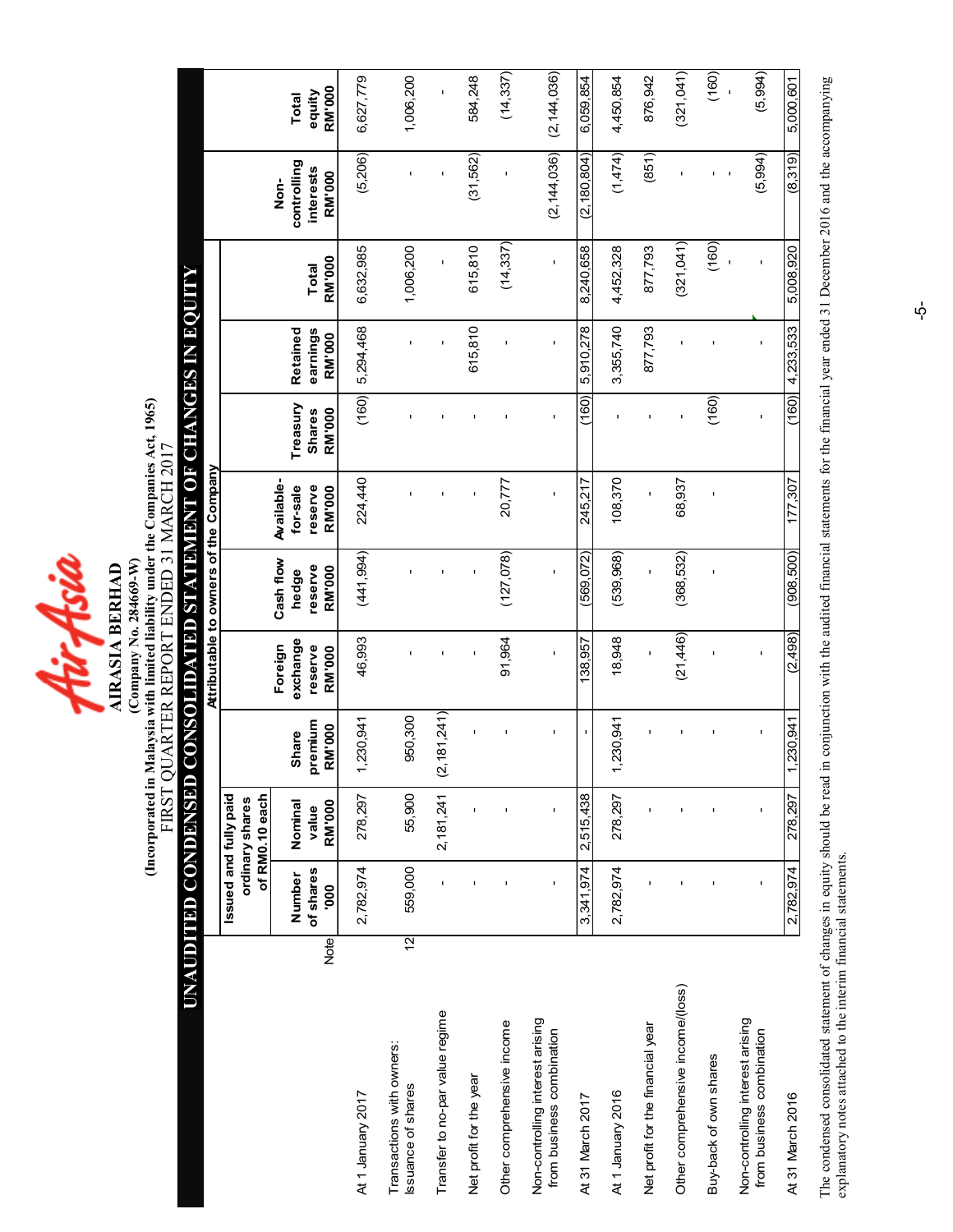tir Asid

# NOTES TO THE UNAUDITED ACCOUNTS – 31 MARCH 2017

#### 1. Basis of preparation

The interim financial report is unaudited and has been prepared in accordance with Malaysian Financial Reporting Standard ("MFRS") 134: "Interim Financial Reporting" and paragraph 9.22 and Appendix 9B of the Bursa Malaysia Securities Berhad ("Bursa Malaysia") Listing Requirements.

The interim financial statements should be read in conjunction with the audited financial statements of the Group for the financial year ended 31 December 2016.

In accordance with MFRS 10 Consolidated Financial Statements ("MFRS 10"), an investor controls an investee if and only if the investor has all the following:

(a) power over the investee;

(b) exposure, or rights, to variable returns from its involvement with the investee; and

(c) the ability to use its power over the investee to affect the amount of the investor's returns.

The Company has the following investees which operate the airline business under the AirAsia brand in various countries:

- PT Indonesia AirAsia 49%
- AirAsia Inc. Group of companies  $40\%$
- Philippines AirAsia Inc. 49% through AirAsia Inc.
- Thai AirAsia Co. Ltd  $-45\%$
- AirAsia Japan Co. Ltd  $-49\%$
- AirAsia (India) Private Limited 49%

The effective equity shareholdings in these investees range from 40% to 49%. In prior years, the Board had determined that the Company only had significant influence over these investees, through the respective Brand Licence Agreements ("BLA"), and did not have power over these investees, and had therefore accounted for these investees as associates.

This determination is based on the substantive rights granted by the respective Shareholders' Agreements entered between the Company and the other shareholders of these investees, notwithstanding the BLA requires each investee comply with the stipulated operating requirements recommended by the Company. Although the BLAs demonstrated the Company's ability to vary the investees' returns through its involvement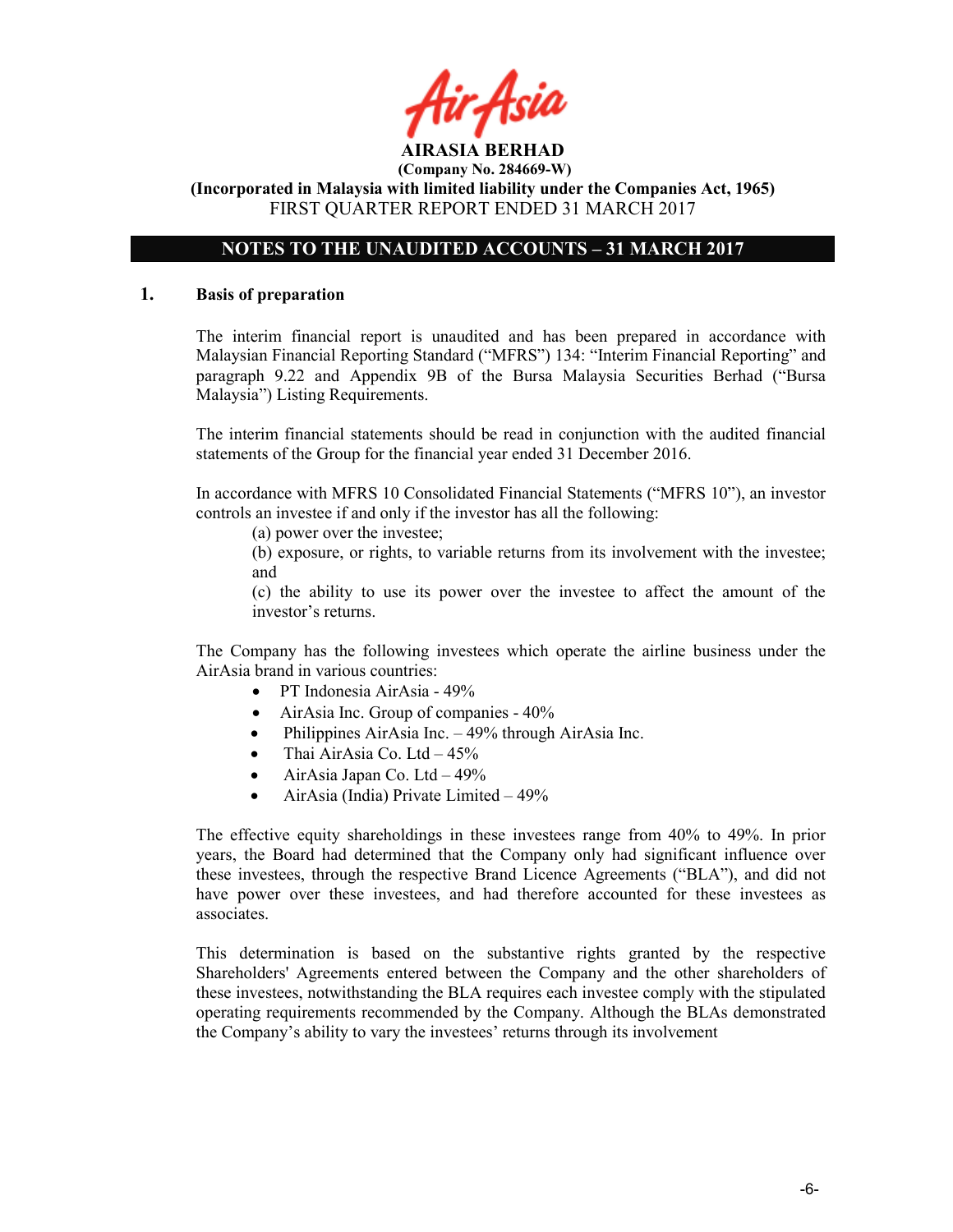

# NOTES TO THE UNAUDITED ACCOUNTS – 31 MARCH 2017

#### 1. Basis of preparation (continued)

in the relevant activities of the investees, the Company was unable to demonstrate power over the investees as defined under MFRS 10. The Board of Directors of the respective investees have substantive rights, by virtue of the respective Shareholders' Agreements, that grant them the power to make decisions on the relevant activities of the investees. Decisions by the respective Board of Directors of these investees are as stipulated in the respective Shareholders' Agreements.

In the current quarter, the Company had entered into a Supplementary BLA with each of the following investees:

- PT Indonesia AirAsia
- AirAsia Inc. Group of companies
- Philippines AirAsia Inc.

Effective from 1 January 2017, the effective date specified in the Supplementary BLAs, the respective investees have undertaken to comply at all times with the recommendations made by the Company under the BLA. Pursuant to this, the Company is additionally able to demonstrate power, as defined in MFRS 10, over these investees and has, accordingly, accounted for these investees as subsidiaries. In accordance with MFRS 10, the financial results and position of these three entities are consolidated with effect from 1 January 2017.

#### 2. Summary of significant accounting policies

The accounting policies and methods of computation adopted for the interim financial statements are consistent with those adopted for the audited financial statements for the financial year ended 31 December 2016.

Details of standards, amendments to published standards and interpretations to existing standards that are applicable to the Group with effect from 1 January 2016 or later are provided in part B general information and summary of significant accounting policies in the audited financial statements of the Group for the financial year ended 31 December 2016. The adoption of the standards applicable to the Group that came into effect on 1 January 2016 did not have any significant impact on the Group upon initial application. The Group did not early adopt any new standards, amendments to published standards and interpretation to existing standards.

#### 3. Auditors' report on preceding annual financial statements

The auditors have expressed an unqualified opinion on the Group's statutory financial statements for the financial year ended 31 December 2016 in their report dated 5 April 2017.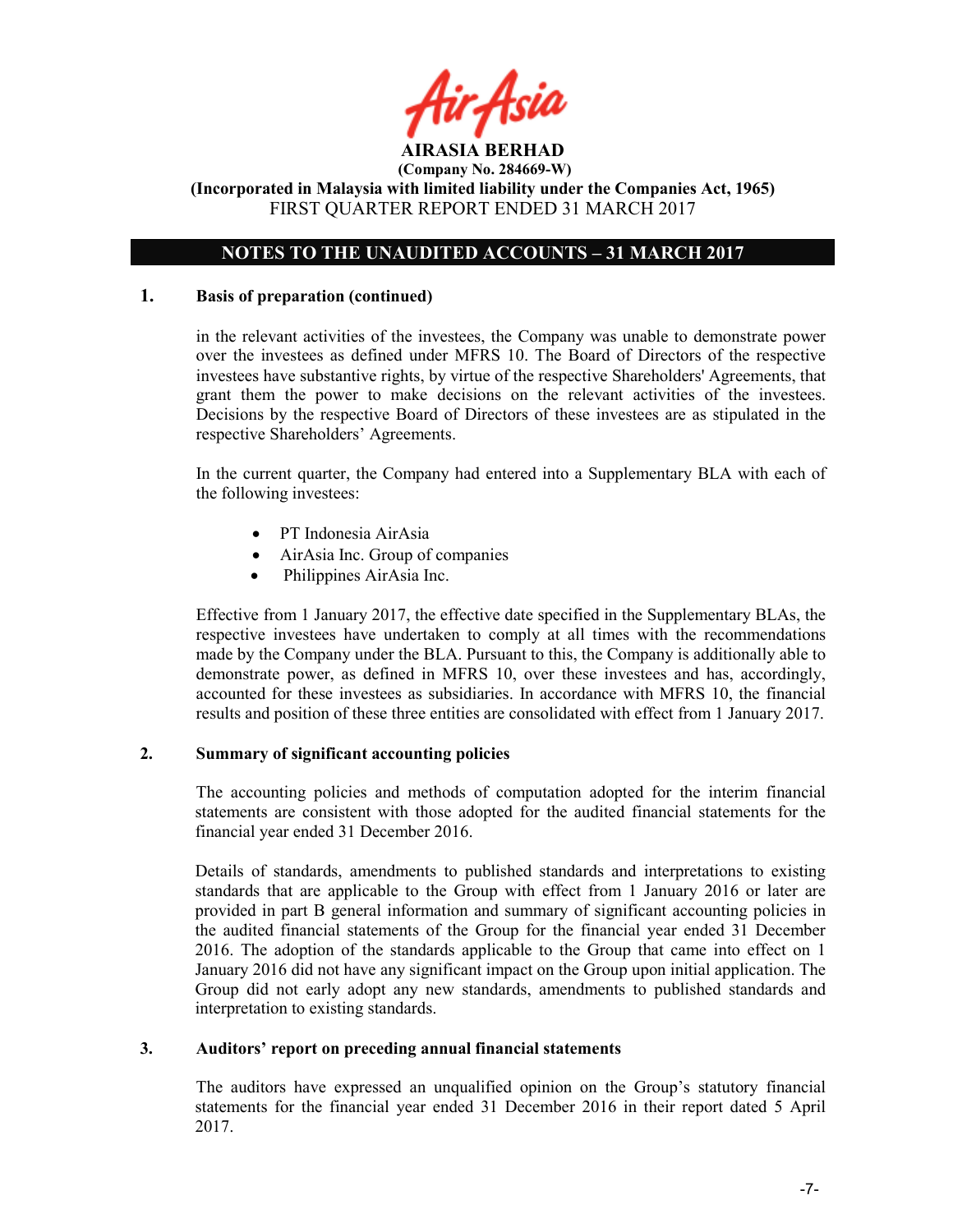tir Asid

# NOTES TO THE UNAUDITED ACCOUNTS – 31 MARCH 2017

#### 4. Seasonality of operations

AirAsia is primarily involved in the provision of air transportation services and thus, is subject to the seasonal demand for air travel. The load factor was 89% in the quarter under review, which was 4 percentage points higher than the same period last year. Compared against the immediate preceding quarter (fourth quarter October - December 2016), the load factor has increased 2 percentage points. This seasonal pattern is in line with the expectation of the Group.

#### 5. Unusual items due to their nature, size or incidence

There were no unusual items affecting assets, liabilities, equity, net income or cash flows during the current quarter and financial period-to-date.

#### 6. Changes in estimates

There were no changes in estimates that have had material effect in the current quarter and financial period-to-date results.

#### 7. Capital and reserves

During quarter ended 31 March 2017, the Company increased its issued share capital by 559,000,000 new ordinary shares of RM1.80 each. These shares rank pari passu with the existing ordinary shares. The total issued and paid-up share capital of the Company increased to RM2,515,438,000.

#### 8. Dividend paid

No dividends were paid in the quarter ended 31 March 2017.

#### 9. Revenue

|                                 | 31/3/2017<br><b>RM</b> million | Quarter ended Quarter ended<br>31/3/2016<br><b>RM</b> million |
|---------------------------------|--------------------------------|---------------------------------------------------------------|
| Passenger seat sales            | 1,558.7                        | 1,068.2                                                       |
| Baggage fees                    | 209.2                          | 143.6                                                         |
| Aircraft operating lease income | 234.3                          | 322.7                                                         |
| Other revenue                   | 224.4                          | 164.8                                                         |
|                                 | 2,226.6                        | 1,699.3                                                       |

Other revenue includes assigned seat, freight, cancellation, documentation, surcharges and other fees and the on-board sale of meals and merchandise.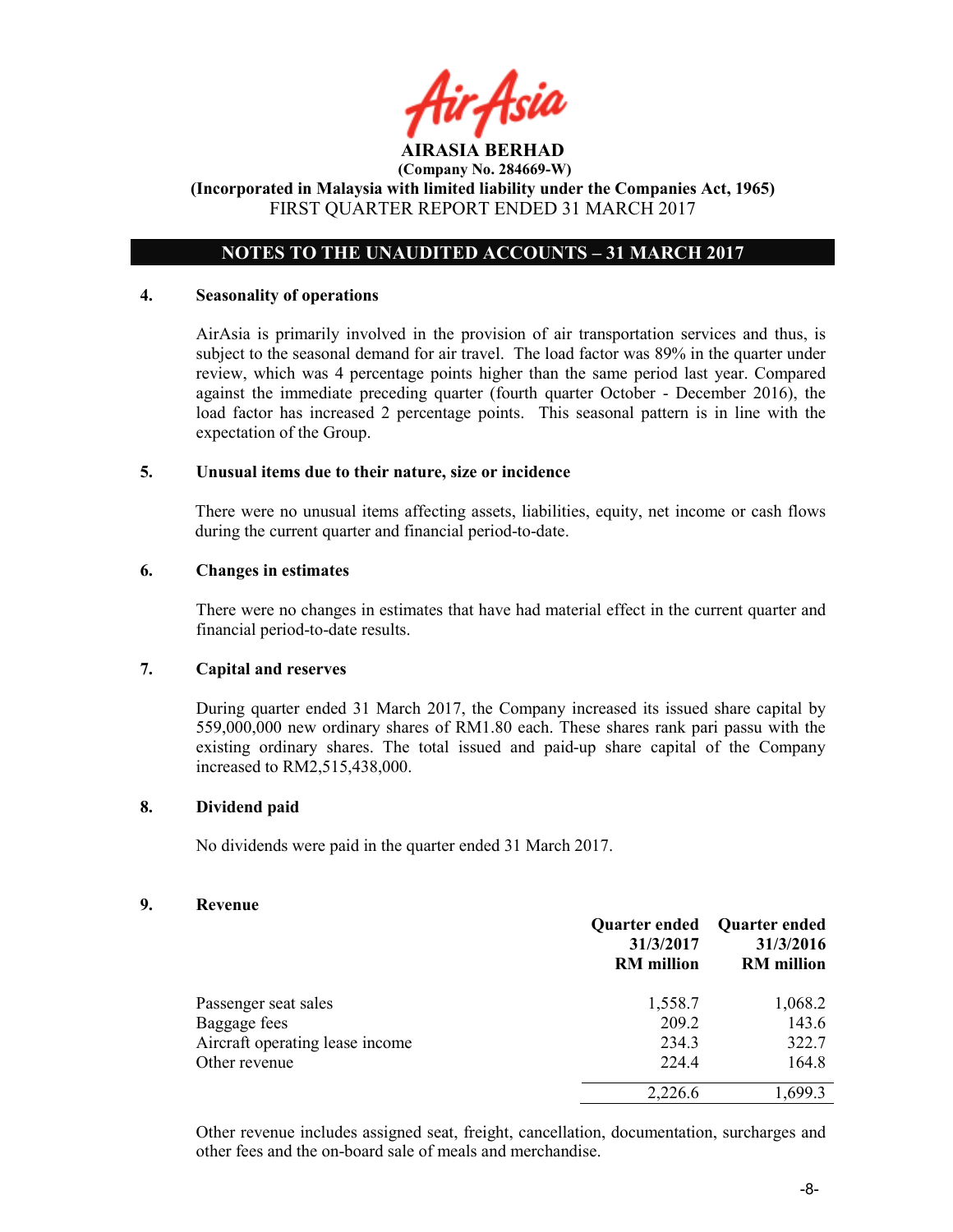AIRASIA BERHAD

# NOTES TO THE UNAUDITED ACCOUNTS – 31 MARCH 2017

#### 10. Other Income

|                                              | Quarter ended Quarter ended<br>31/3/2017<br><b>RM</b> million | 31/3/2016<br><b>RM</b> million |
|----------------------------------------------|---------------------------------------------------------------|--------------------------------|
| Fees charged for the provision of commercial |                                                               |                                |
| air transport services                       | 279                                                           | 24.7                           |
| Charter income                               | 22.8                                                          |                                |
| Others                                       | 61.2                                                          | 22.5                           |
|                                              | 1119                                                          | 47 2                           |

Charter income represent net income generated from the IAA A320 operation which was operated through charter arrangement with PT Indonesia AirAsia Extra. Other income ('others') includes commission income and advertising income.

#### 11. Remeasurement gain on consolidation

MFRS 3, Business Combinations requires revaluation of the previously held interest in the equity accounted investment at its fair value on the acquisition-date, and recognise any gain or loss derived from the deemed disposal in the Income Statement. Pursuant to the consolidation of the investees as mentioned in Note 1 above, the Group recognised a gain from remeasurement of previously held interest in these associates amounting to RM214.4 million.

#### 12. Other Comprehensive Income

Cash flow hedges represent fair value changes due to movement in mark-to-market position on effective hedging contracts at 31 March 2017 as compared to 31 December 2016 as follows:

|                                        | <b>Quarter ended</b><br>31/3/2017<br><b>RM</b> million | <b>Ouarter ended</b><br>31/12/2016<br><b>RM</b> million |
|----------------------------------------|--------------------------------------------------------|---------------------------------------------------------|
| Fair value gain in the period          | 20.8                                                   | (39.7)                                                  |
| Amount transferred to income statement | (127.1)                                                | 194.5                                                   |
|                                        | (106.3)                                                | 154.8                                                   |

Fair value changes in effective hedging contracts are recognized directly in equity and are transferred to the income statement in the same period as the underlying hedged item impacts profit or loss.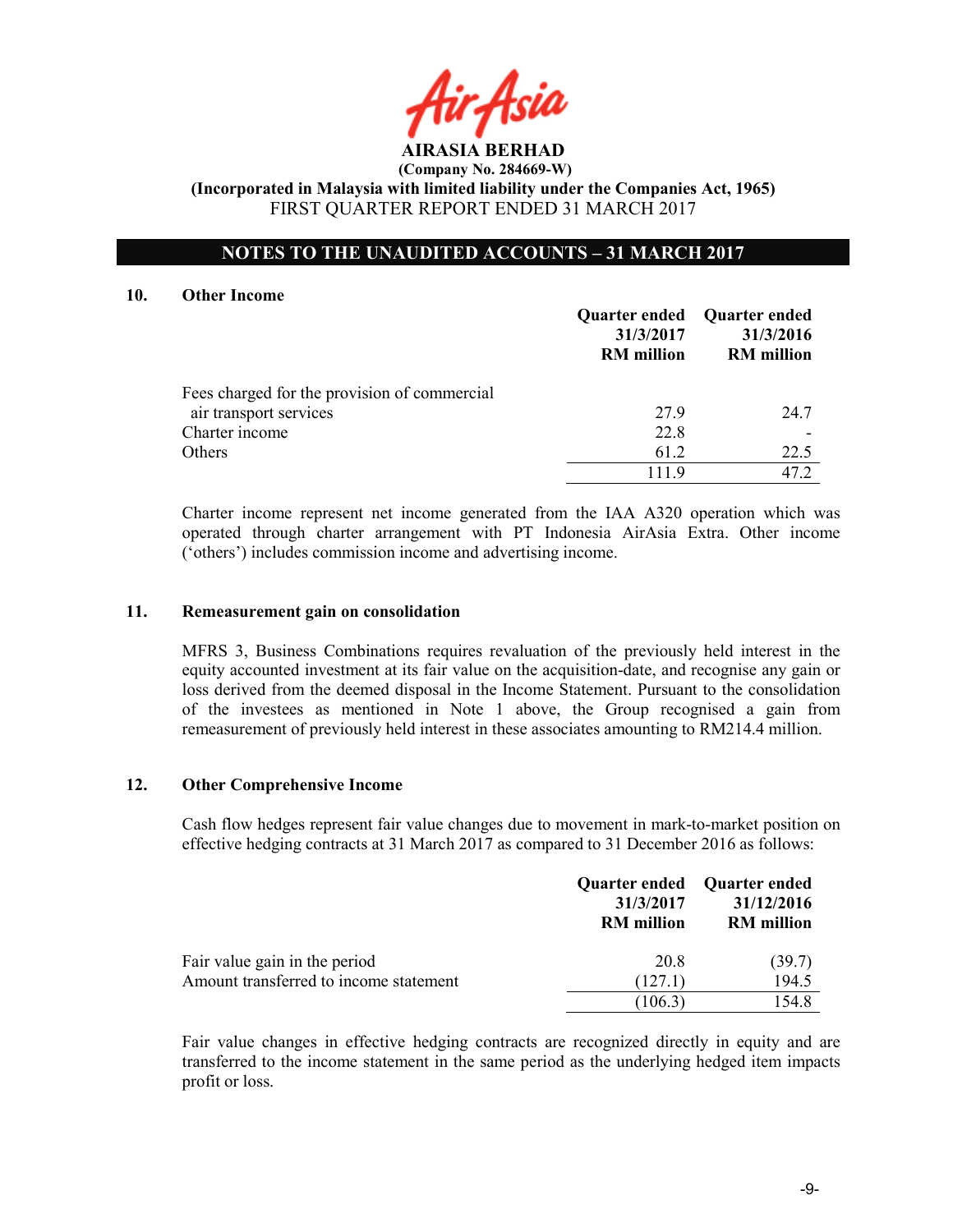

# NOTES TO THE UNAUDITED ACCOUNTS – 31 MARCH 2017

#### 13. Status of corporate proposals announced

AirAsia Berhad obtained approval from its shareholders at the Extraordinary General Meeting held on 9 May 2016 for the issuance and allotment of 559,000,000 new ordinary shares of RM0.10 each in AirAsia Berhad to Tune Live Sdn. Bhd. at an adjusted issue price of RM1.80 per share. The Shares Issuance has been completed on 26 January 2017 following the listing of and quotation for the Subscription Shares on the Main Market of Bursa Securities.

Utilisation of proceeds raised from the Share Issuance as at 31 March 2017 are as follows:

Proceeds totaling RM1,006.2 million were raised and the status of the utilization of these proceeds is set out below:

|                                    |                                          |                                 |                                        | <b>Intended</b><br>timeframe for    |
|------------------------------------|------------------------------------------|---------------------------------|----------------------------------------|-------------------------------------|
| <b>Purpose</b>                     | <b>Proposed</b><br>utilisation<br>RM'mil | Actual<br>utilisation<br>RM'mil | <b>Balance</b><br>unutilised<br>RM'mil | utilisation from<br>completion date |
| Pre-payment of unsecured term      |                                          |                                 |                                        |                                     |
| loan facilities and repayment of   |                                          |                                 |                                        | Within 6 months                     |
| unsecured revolving credit         | 342.0                                    | (252.0)                         | 90.0                                   |                                     |
| Funding of aircraft, spare engines |                                          |                                 |                                        |                                     |
| and other aircraft parts and       |                                          |                                 |                                        | Within 18 months                    |
| associated pre-delivery payments   | 275.0                                    | (101.7)                         | 173.3                                  |                                     |
| Construction and development of    |                                          |                                 |                                        | Within 18 months                    |
| our Group's headquarters           | 103.8                                    | (103.8)                         |                                        |                                     |
| General corporate and working      |                                          |                                 |                                        | Within 18 months                    |
| capital                            | 284.0                                    | (129.5)                         | 154.5                                  |                                     |
| Estimated expenses for the         |                                          |                                 |                                        | Within 6 months                     |
| Proposed Shares Issuances          | 1.4                                      | (1.4)                           |                                        |                                     |
|                                    |                                          |                                 |                                        |                                     |
| Total                              | 1,006.2                                  | (588.4)                         | 417.8                                  |                                     |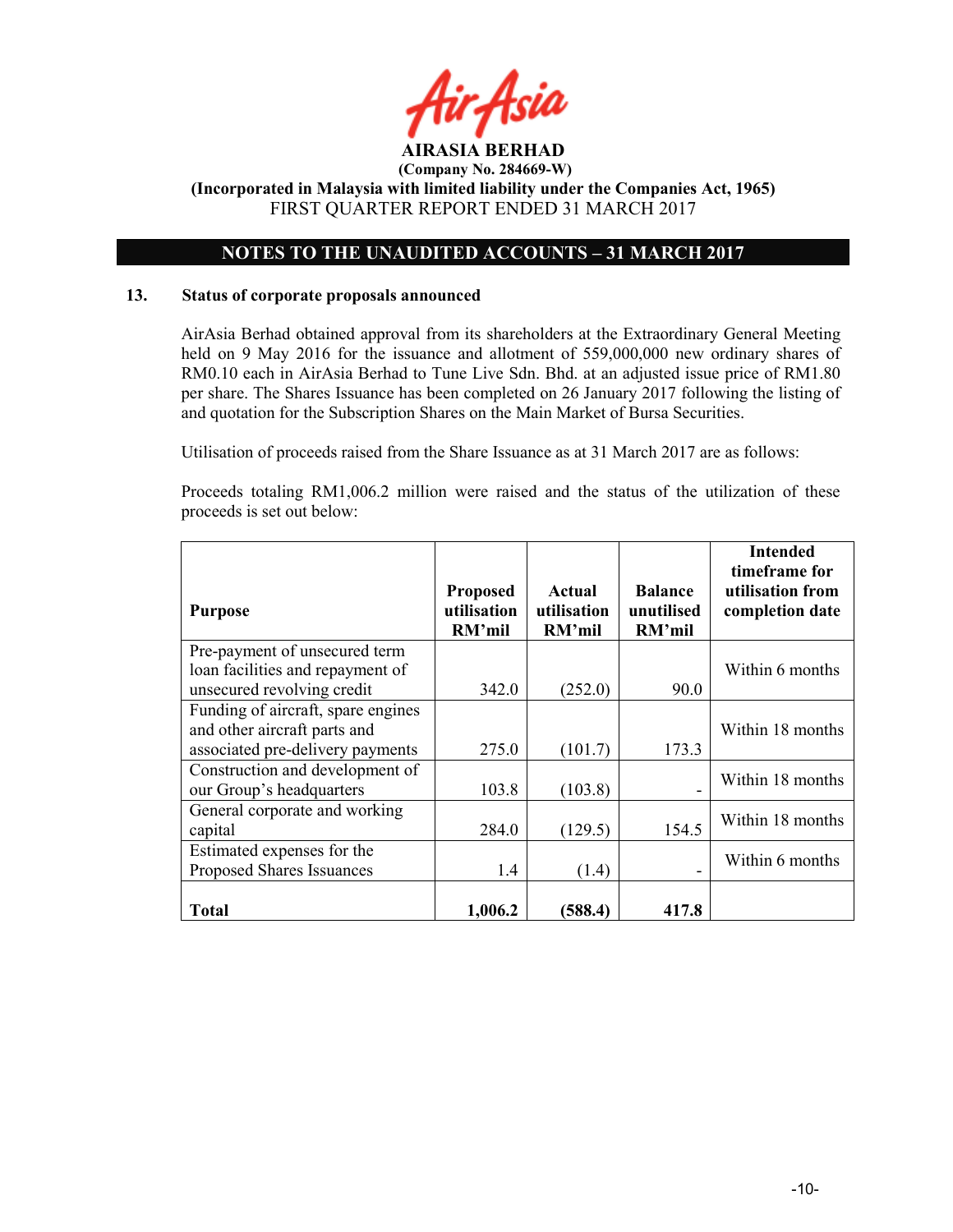

# NOTES TO THE UNAUDITED ACCOUNTS – 31 MARCH 2017

#### 14. Disclosure of Realised and Unrealised Profits

The cumulative retained profit of the Group and its subsidiaries comprises realized and unrealised profit as disclosed in the table below.

|                                                                  | As at<br>31/3/2017<br><b>RM'000</b> | As at<br>31/12/2016<br><b>RM'000</b> |
|------------------------------------------------------------------|-------------------------------------|--------------------------------------|
| Total retained profit of AirAsia Berhad and its<br>subsidiaries  |                                     |                                      |
| Realised                                                         | 6,852,446                           | 6,883,363                            |
| Unrealised                                                       | (423,749)                           | (1,031,354)                          |
|                                                                  | 6,428,697                           | 5,852,009                            |
| Total share of accumulated losses from associates<br>Realised    | (652,905)                           | (687, 264)                           |
| Total share of accumulated gains from joint ventures<br>Realised | 134,486                             | 129,723                              |
| Total group retained profit as per consolidated<br>accounts      | 5,910,278                           | 5,294,468                            |

#### 15. Property, plant and equipment

#### (a) acquisition and disposals

During the quarter ended 31 March 2017, the Group acquired property, plant and equipment with a cost of RM293.6 million (quarter ended 31 March 2016: RM95.7 million).

During the quarter ended 31 March 2017, proceeds from disposal of property, plant and equipment totaled RM28,000 (quarter ended 31 March 2016: RM2.1 million).

#### (b) revaluation

There was no revaluation of property, plant and equipment in the quarter under review or in the same quarter of the prior year.

#### (c) impairment

There was no impairment of property, plant and equipment in the quarter under review or in the same quarter of the prior year.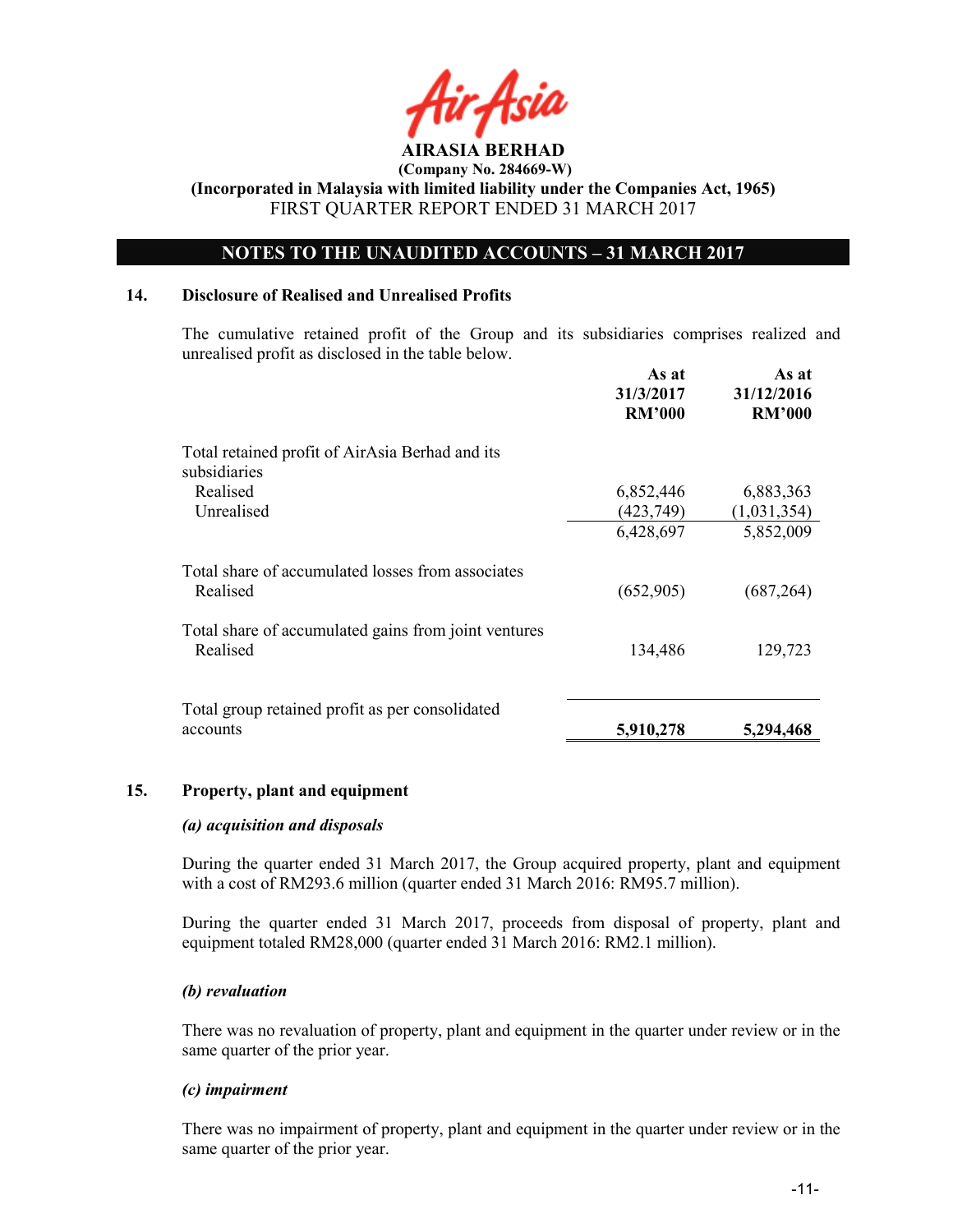ir Asid

# NOTES TO THE UNAUDITED ACCOUNTS – 31 MARCH 2017

#### 16. Post balance sheet events

On 14 May 2017, the Company entered into a Memorandum of Understanding ("MOU") with the China Everbright Group and Henan Government Working Group. This is for the purpose of establishing a joint venture for a low cost airline to be known as AirAsia (China) in China either through an acquisition or by obtaining a new airline license.

There were no other material events after the period end that have not been reflected in the financial statements for the financial period ended 31 March 2017 as at the date of this report.

#### 17. Changes in composition of the Group

On 3 February 2016, the Company entered into a Share Sale Agreement with Tune Money International Sdn. Bhd. for the acquisition of up to 2,072,000 ordinary shares of RM1.00 each ("Shares") representing 25.8% equity interest in the issued and paid up ordinary share capital of Think BIG Digital Sdn. Bhd. ("BIG") for a cash consideration of RM101.5 million. Subsequent to this, the Company's equity stake in BIG has increased to 71.9% and the investment in BIG has been reclassified from an investment in associate to investment in subsidiary.

On 30 March 2017, AirAsia Berhad through its wholly-owned subsidiary AAIL, executed a Shareholders Agreement ("SHA") and a Share Subscription Agreement ("SSA") with Gumin Company Limited ("Gumin"), Mr. Tran Trong Kien ("Mr. Tran") and Hai Au Aviation Joint Stock Company ("HAA" or "JV Co") to subscribe to 30,000,000 ordinary shares of VND10,000 (MYR1.94) each at par, representing 30% percent of the paid-up capital in the JV Co,. The shareholding ratio of the parties are as follows: AAIL : 30% (30,000,000 shares), Gumin : 69.9% (69,999,999 shares), Mr. Tran Trong Kien: 0.1% (1 share). The SHA and SSA are entered for the purpose of forging a joint venture cooperation between AirAsia, Gumin, Mr. Tran and HAA to establish a low-cost carrier in Vietnam.

#### 18. Contingent assets

As at the date of this report, the Group does not have any contingent assets.

#### 19. Changes in contingent liabilities since the last annual balance sheet date

There were no material changes in contingent liabilities since the latest audited financial statements of the Group for the financial year ended 31 December 2016.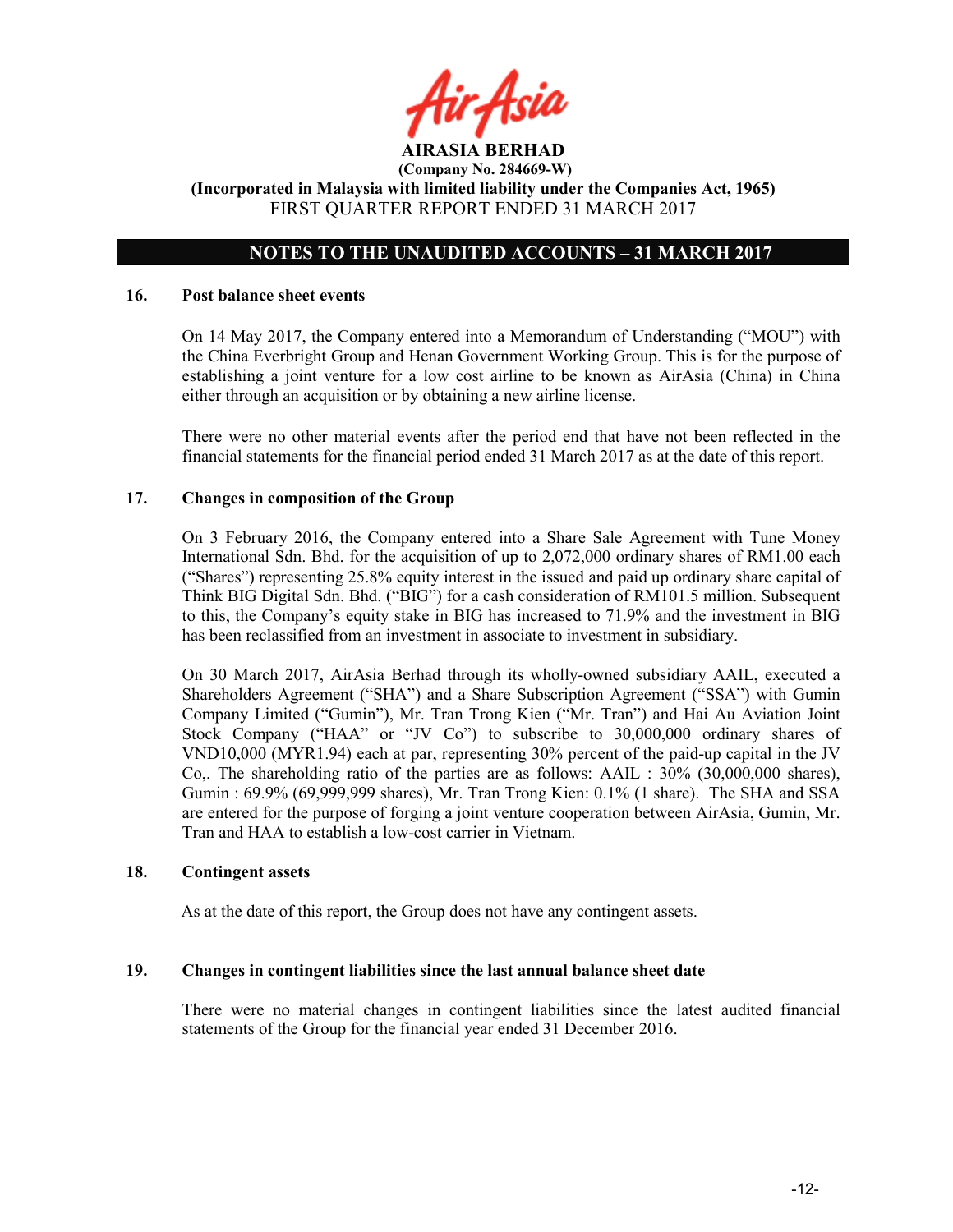

# NOTES TO THE UNAUDITED ACCOUNTS – 31 MARCH 2017

### 20. Capital commitments outstanding not provided for in the interim financial report

Capital commitments for property, plant and equipment:

|                                 | As at<br>31/3/2017<br><b>RM'000</b> | As at<br>31/3/2016<br><b>RM'000</b> |
|---------------------------------|-------------------------------------|-------------------------------------|
| Approved and contracted for     | 89,750,815                          | 69,270,890                          |
| Approved but not contracted for | 9,806,522                           | 16,769,493                          |
|                                 | 99,557,337                          | 86,040,383                          |

#### 21. Material related party transactions

Details of the relationship and transactions between AirAsia and its related parties are as described below. The related party transactions described were carried out on the terms and conditions obtainable in transactions with unrelated parties unless otherwise stated.

| Name of company                     | Relationship              |
|-------------------------------------|---------------------------|
| AirAsia Go Holiday Sdn Bhd          | Subsidiary                |
| AirAsia (Mauritius) Limited         | Subsidiary                |
| AirAsia Investment Limited          | Subsidiary                |
| Koolred Sdn Bhd                     | Subsidiary                |
| AirAsia Global Shared Services      |                           |
| Sdn Bhd                             | Subsidiary                |
| Asia Aviation Capital Ltd           | Subsidiary                |
| MadCience Sdn Bhd                   | Subsidiary                |
| BIGPAY Malaysia Sdn Bhd (formerly   |                           |
| known as TPaay Asia Sdn Bhd)        | Subsidiary                |
| Rokki Sdn Bhd (formerly known       |                           |
| as Tune Box Sdn Bhd)                | Subsidiary                |
| Rokki Avionics Sdn Bhd              | Subsidiary                |
| Think Big Digital Sdn Bhd           | Subsidiary                |
| PT Indonesia AirAsia                | Subsidiary                |
| AirAsia Inc.                        | Subsidiary                |
| Philippines AirAsia Inc. (formerly  |                           |
| known as Zest Airways, Inc.)        | Subsidiary                |
| Thai AirAsia Co. Ltd                | Associate of a subsidiary |
| AirAsia Japan Co. Ltd               | Associate of a subsidiary |
| AirAsia (India) Private Limited     | Associate of a subsidiary |
| AAE Travel Pte Ltd                  | Associate of a subsidiary |
| Asian Aviation Centre of Excellence |                           |
|                                     |                           |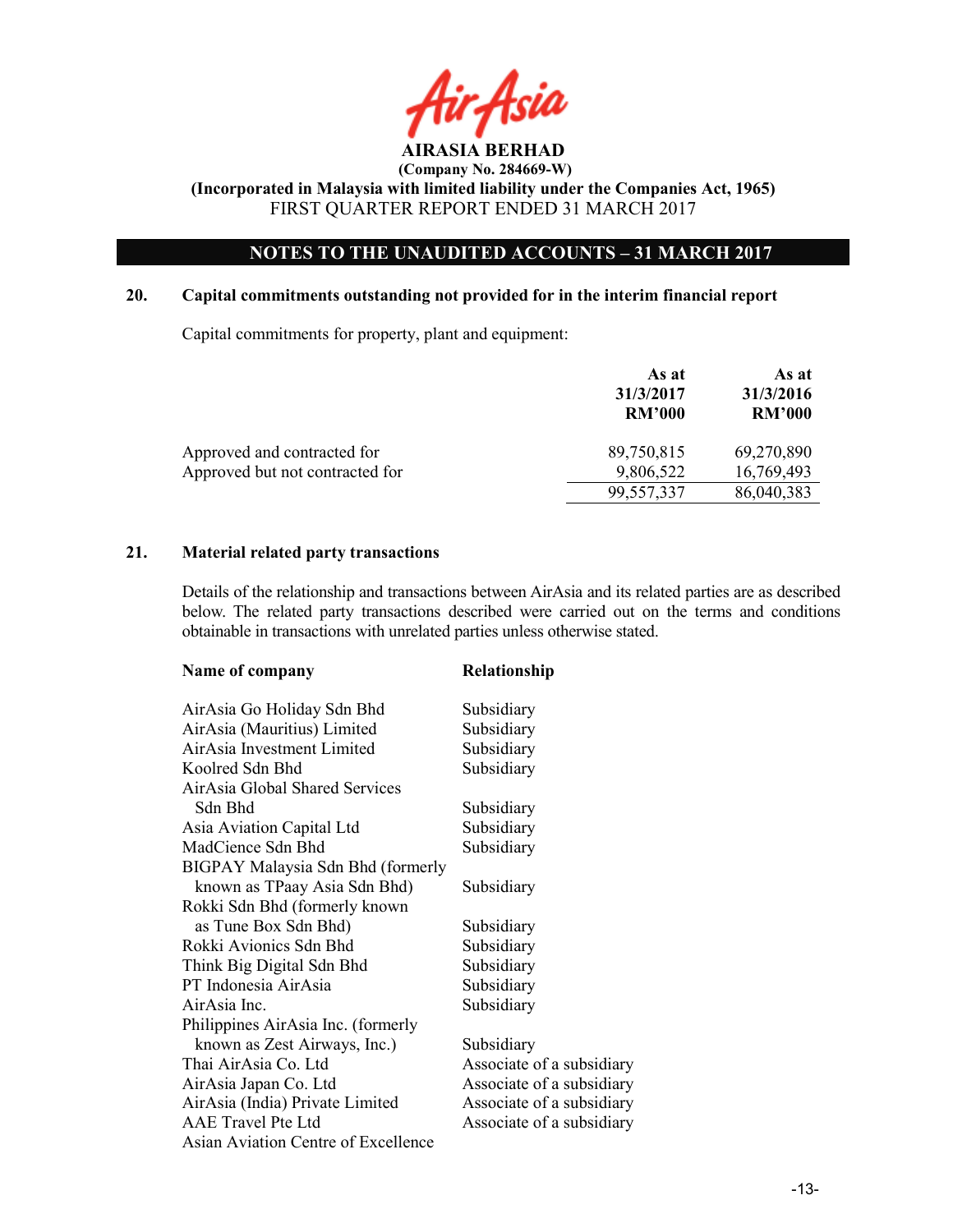

NOTES TO THE UNAUDITED ACCOUNTS – 31 MARCH 2017

#### 21. Material related party transactions (continued)

#### Name of company Relationship

| Asian Aviation Centre of Excellence |               |
|-------------------------------------|---------------|
| Sdn Bhd                             | Joint venture |
| AirAsia X Berhad                    | Company wit   |
| Tune Insurance Malaysia Berhad      | Company wit   |
| Queen Park Rangers Holdings Ltd     | Company wit   |
| Thai AirAsia X Co. Ltd              | Company wit   |
| PT Indonesia AirAsia Extra          | Company wit   |
| Caterhamjet Global Ltd              | Company wit   |
|                                     |               |

y with common directors and shareholders y with common directors and shareholders y with common directors and shareholders y with common directors and shareholders y with common directors and shareholders y with common directors and shareholders

 Significant related party transactions which were entered into on agreed terms and prices for the financial period ended 31 March 2017 are set out below:

|                                                                                                | Quarter ended<br>31/3/2017<br><b>RM'000</b> | <b>Quarter ended</b><br>31/3/2016<br><b>RM'000</b> |
|------------------------------------------------------------------------------------------------|---------------------------------------------|----------------------------------------------------|
| Thai AirAsia<br>Lease rental income on aircraft                                                | 140,161                                     | 129,201                                            |
| <b>Indonesia AirAsia</b><br>Lease rental income on aircraft                                    | _*                                          | 50,107                                             |
| <b>Philippines AirAsia</b><br>Lease rental income on aircraft                                  | _*                                          | 19,935                                             |
| India AirAsia<br>Lease rental income on aircraft                                               | 30,607                                      | 23,119                                             |
| Japan AirAsia<br>Lease rental income on aircraft                                               | 8,707                                       | 4,105                                              |
| PT Indonesia AirAsia Extra<br>Lease rental income on aircraft<br>Aircraft wet lease charges    | 18,571<br>20,337                            | 21,468                                             |
| <b>Asian Aviation Centre of Excellence Sdn Bhd</b><br>Training costs charged to AirAsia Berhad | (7, 711)                                    | (5,295)                                            |

\* Effective 1 January 2017, the lease rental income on aircraft have been eliminated at Group consolidation as explained in Note 1 above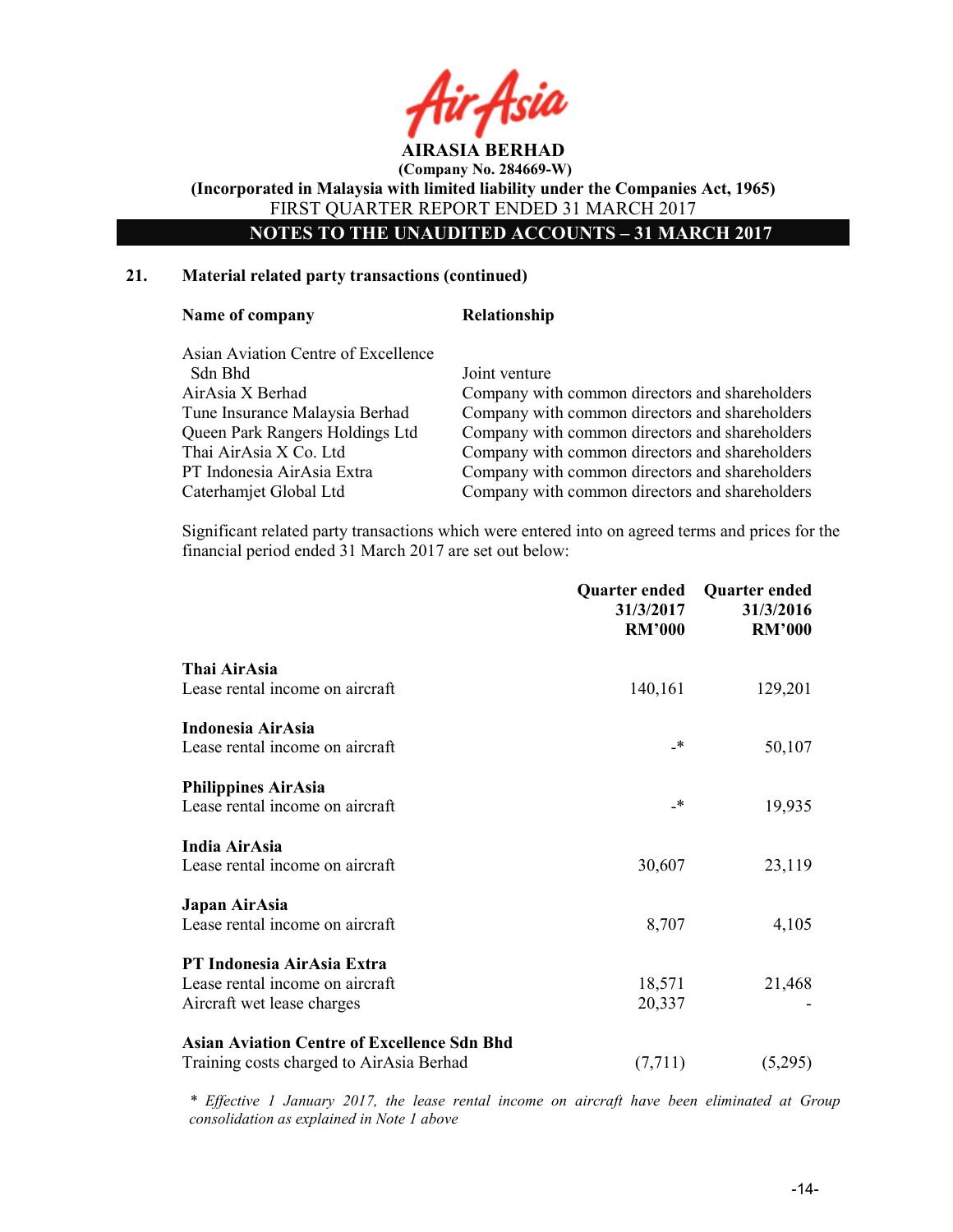

# NOTES TO THE UNAUDITED ACCOUNTS – 31 MARCH 2017

#### 22. Review of Group performance

The Group revenue and expenses have increased significantly from the quarter ended 31 March 2016 ("1Q16") due to the consolidation of IAA and PAA Group during the quarter. In order to enable better understanding of the performance and movement between 1Q16 and 1Q17, we have included Proforma Consolidated Income Statement and Key Operating Statistics for 1Q16 in the table below for ease of reference. The 1Q16 Proforma Income Statement and Key Operating Statistics are prepared based on similar basis as in 1Q17 where both IAA and PAA Group results were consolidated in accordance to MFRS 10.

|                                               | <b>ACTUAL</b> | <b>PROFORMA</b> |        |
|-----------------------------------------------|---------------|-----------------|--------|
|                                               | Quarter ended | Quarter ended   |        |
|                                               | 31/03/2017    | 31/03/2016      | Change |
|                                               | <b>RM'000</b> | <b>RM'000</b>   | у-о-у  |
| Revenue                                       | 2,226,554     | 2,068,227       | 8%     |
| Operating expenses:                           |               |                 |        |
| - Staff costs                                 | (363, 497)    | (286, 663)      | 27%    |
| Depreciation of property, plant and equipment | (204, 770)    | (193, 914)      | 6%     |
| Aircraft fuel expenses                        | (680, 800)    | (546, 509)      | 25%    |
| Maintenance and overhaul                      | (114, 273)    | (117, 348)      | $-3%$  |
| User charges and other related expenses       | (331, 534)    | (284, 488)      | 17%    |
| Aircraft operating lease expenses             | (148, 671)    | (122, 262)      | 22%    |
| Other operating expenses                      | (103, 953)    | (125, 816)      | $-17%$ |
| Other income                                  | 111,892       | 73,320          | 53%    |
| <b>Operating profit</b>                       | 390,948       | 464,547         | $-16%$ |
| Finance income                                | 19,042        | 15,739          | 21%    |
| Finance costs                                 | (142,909)     | (142, 539)      | $0\%$  |
| Net operating profit                          | 267,081       | 337,747         | $-21%$ |
| Foreign exchange gains                        | 56,875        | 724,310         | $-92%$ |
| Remeasurement gain on consolidation           | 214,350       |                 | 100%   |
| Negative goodwill on consolidation            | 127.324       |                 | 100%   |
| Mark to market loss on derivatives            | (63, 424)     | (182, 924)      | $-65%$ |
| Share of results of joint ventures            | 4,763         | 8,232           | $-42%$ |
| Share of results of associates                | 34,359        | 82,037          | $-58%$ |
| <b>Profit before taxation</b>                 | 641,328       | 969,402         | $-34%$ |
| Tax expense                                   | (39, 972)     | (3, 495)        | 1044%  |
| Deferred taxation                             | (17, 108)     | (212, 934)      | $-92%$ |
| Net profit for the financial period           | 584,248       | 752,973         | $-22%$ |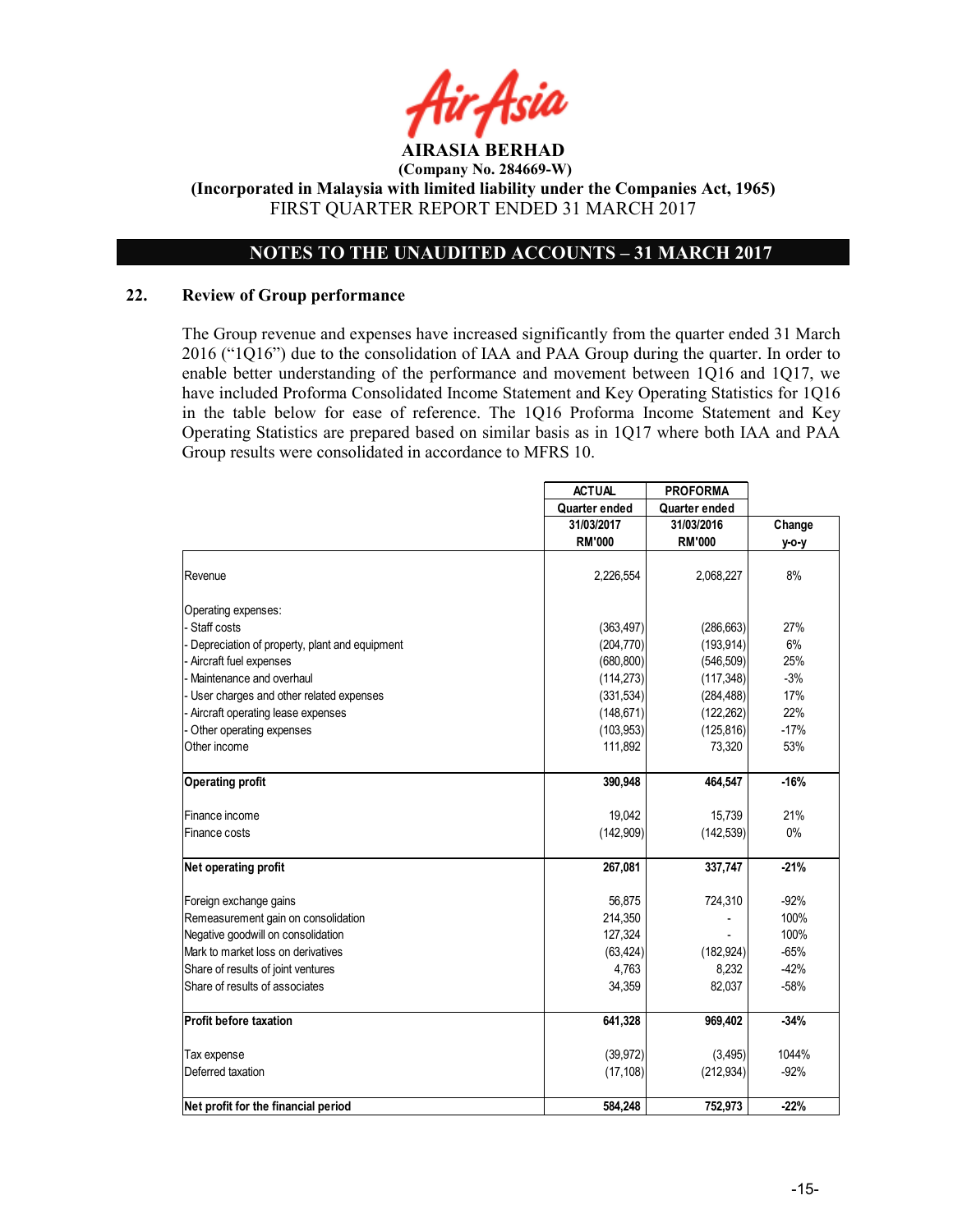

(Company No. 284669-W)

(Incorporated in Malaysia with limited liability under the Companies Act, 1965) FIRST QUARTER REPORT ENDED 31 MARCH 2017

# KEY OPERATING STATISTICS

Performance indicator for the Group's operations for current quarter against proforma results in the same quarter last year

|                                    | <b>ACTUAL</b>                         | <b>PROFORMA</b>                       |              |
|------------------------------------|---------------------------------------|---------------------------------------|--------------|
|                                    | <b>Quarter Ended</b><br>31 March 2017 | <b>Quarter Ended</b><br>31 March 2016 | Change y-o-y |
|                                    |                                       |                                       |              |
| Passengers Carried                 | 9,149,255                             | 8,615,951                             | 6%           |
| Capacity                           | 10,270,470                            | 10,153,968                            | $1\%$        |
| Seat Load Factor                   | 89%                                   | 85%                                   | 4 ppt        |
| RPK (million)                      | 11,973                                | 11,207                                | 7%           |
| ASK (million)                      | 13,589                                | 13,337                                | 2%           |
| Average Fare (RM)                  | 171                                   | 175                                   | $-2%$        |
| Ancillary Income Per Pax (RM)      | 50                                    | 49                                    | $1\%$        |
| Unit Passenger Revenue (RM)        | 220                                   | 224                                   | $-2\%$       |
| Revenue / ASK (sen)                | 14.91                                 | 14.42                                 | 3%           |
| Revenue / ASK (US cents)           | 3.36                                  | 3.25                                  | 3%           |
| Cost / ASK (sen)                   | 13.61                                 | 11.97                                 | 14%          |
| Cost / ASK (US cents)              | 3.07                                  | 2.70                                  | 14%          |
| Cost / ASK-ex Fuel (sen)           | 8.60                                  | 7.87                                  | 9%           |
| Cost / ASK-ex Fuel (US cents)      | 1.94                                  | 1.78                                  | 9%           |
| Aircraft (end of period)           | 106                                   | 109                                   | $-3%$        |
| Average Stage Length (km)          | 1,287                                 | 1,289                                 | $0\%$        |
| Number of Flights                  | 56,692                                | 56,319                                | $1\%$        |
| Fuel Consumed (Barrels)            | 2,289,929                             | 2,213,302                             | 3%           |
| Average Fuel Price (US\$ / Barrel) | 67                                    | 56                                    | 20%          |

Exchange Rate: RM:USD – 4.4328 - Prior year US cent and dollar are restated at current average exchange rate during the quarter for ease of reference

#### Definition and calculation methodology

| ASK (Available Seat Kilometres)    | Total available seats multiplied by the distance flown.                           |
|------------------------------------|-----------------------------------------------------------------------------------|
| RPK (Revenue Passenger Kilometres) | Number of passengers carried multiplied by distance<br>flown                      |
| Revenue/ASK                        | Total airline revenue of the Group divided by ASK                                 |
| Cost/ASK                           | Total airline expenses of the Group before net operating<br>profit divided by ASK |
| $Cost/ASK - ex fuel$               | Costs, as defined above, less fuel expenses, divided by<br>ASK                    |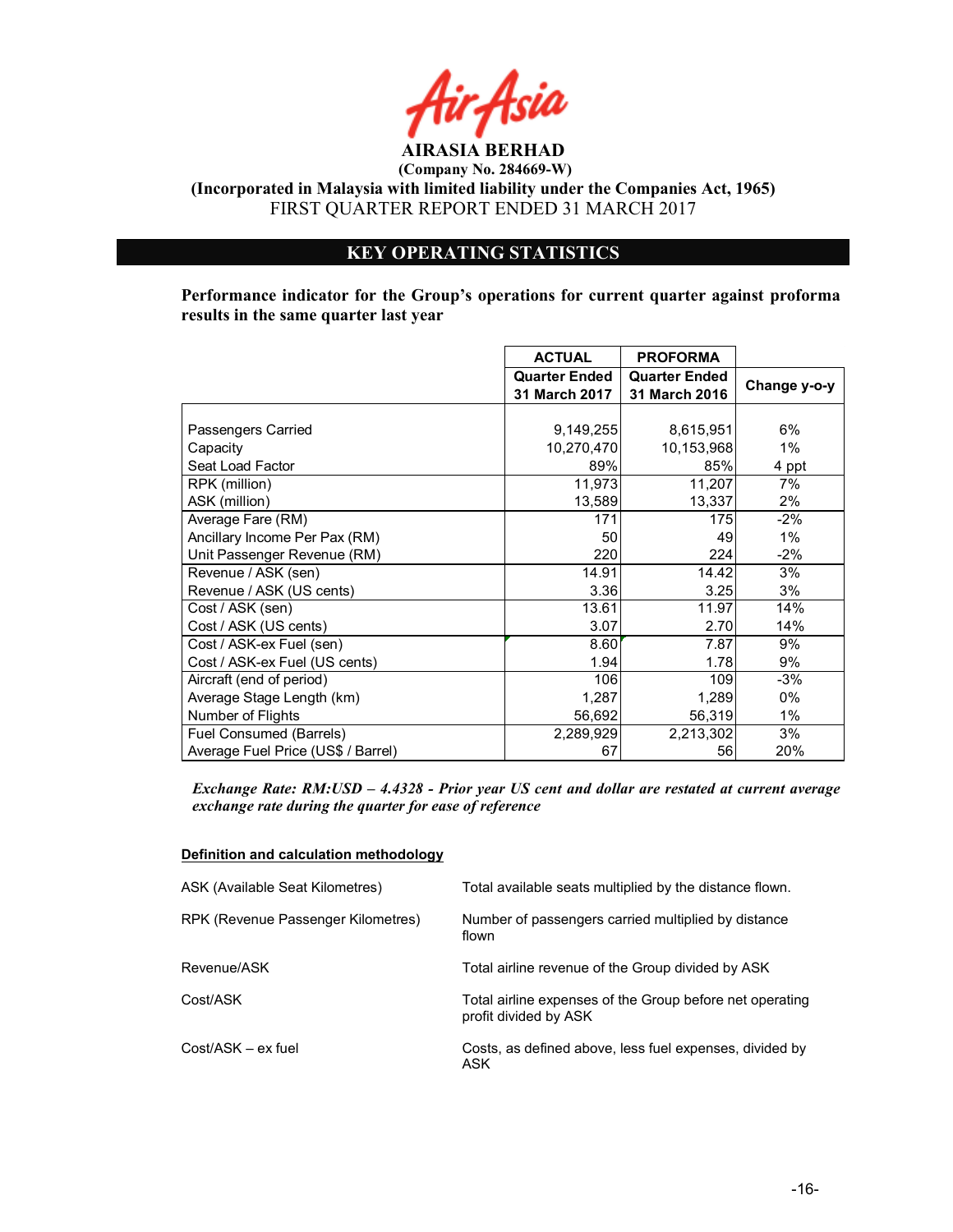

## NOTES TO THE UNAUDITED ACCOUNTS – 31 MARCH 2017

#### 22. Review of Group performance (continued)

1Q17 Group Performance (with IAA and PAA consolidation) Against 1Q16 Proforma Statements (with IAA and PAA consolidation)

During the quarter, total Group revenue has grown 8% from RM2,068.2 million recorded in 1Q16 to RM2,226.6 million in 1Q17. The growth was derived from a 6% increase in total passengers carried and a strong seat load factor of 89% in 1Q17 compared to 85% in 1Q16. Despite of a slight reduction in the average fare of 2%, overall RASK of the Group has improved 3% from 14.42 sen in 1Q16 to 14.91 sen in 1Q17.

During the quarter, the Group has also delivered an additional 116,502 seat capacity as compared to 1Q16, which represent an additional 1% growth in seat capacity compared to 1Q16. This was achieved with the background of a 3% reduction in total fleet size of the Group from 109 aircraft in 1Q16 to 106 aircraft in 1Q17.

In spite of the revenue growth, total net operating profits of the Group has reduced RM70.7 million from RM337.7 million in 1Q17 to RM267.1 million in 1Q16. The reduction was mainly attributable to approximately 20% increase in average fuel price from USD56 per barrel in 1Q16 to USD67 per barrel in 1Q17, and strong USD currency during the quarter. Total staff costs have also increased by RM76.8 million compared to 1Q16 mainly attributable to the revised staff remuneration package that was introduced in Quarter 4 2016.

During the quarter, Group CASK has increased 14% to 13.61 sen in 1Q17 and Group Ex-fuel CASK increased by 9% from 7.87 send in 1Q16 to 8.60 sen in 1Q17.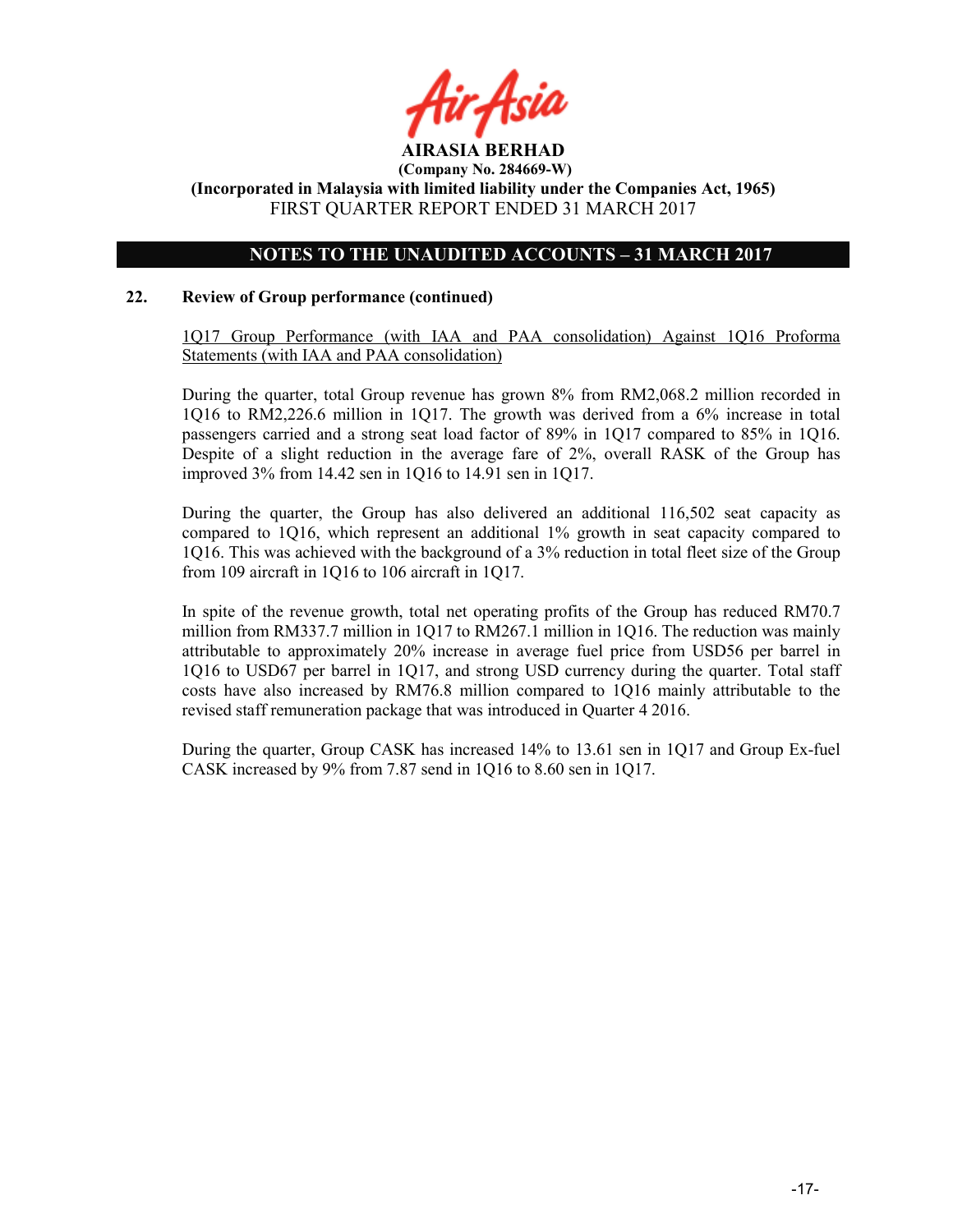

(Company No. 284669-W)

(Incorporated in Malaysia with limited liability under the Companies Act, 1965) FIRST QUARTER REPORT ENDED 31 MARCH 2017

# NOTES TO THE UNAUDITED ACCOUNTS – 31 MARCH 2017

#### 22. Review of Group performance (continued)

Cashflow commentary for current quarter against immediately preceding quarter

| Net Cash Flow (RM'000)                | Jan - March<br>2017 | Oct - Dec<br>2016 |
|---------------------------------------|---------------------|-------------------|
| Cash from Operations                  | 500.324             | 273,492           |
| Cash from Investing Activities        | (169, 592)          | 103,960           |
| <b>Cash from Financing Activities</b> | 509.952             | (262, 200)        |
| <b>Net Cash Flow</b>                  | 840,684             | 115,252           |

The Group's cash inflow from operations was RM500.3 million, compared to inflow of RM273.5 million in the immediate preceding quarter ended 31 December 2016. Net cash inflow in the quarter amounted to RM840.7 million inflow.

#### The net gearing ratio as at 31 March 2017 and 31 December 2016 was as follows:

| <b>Balance Sheet</b>                  | As at     | As at      |
|---------------------------------------|-----------|------------|
| <b>RM</b> million                     | 31/3/2017 | 31/12/2016 |
| Total borrowings                      | 10,249    | 10,579     |
| Less: Deposit, cash and bank balances | (2,552)   | (1,742)    |
| Net debt                              | 7,696     | 8,837      |
| Total equity                          | 6,060     | 6,628      |
| Net gearing ratio (times)             | 1.27      | 133        |

The Group's total debt as of end of March 2017 was RM10.2 billion. The Group's net debt after offsetting the cash balances amounted to RM7.7 billion.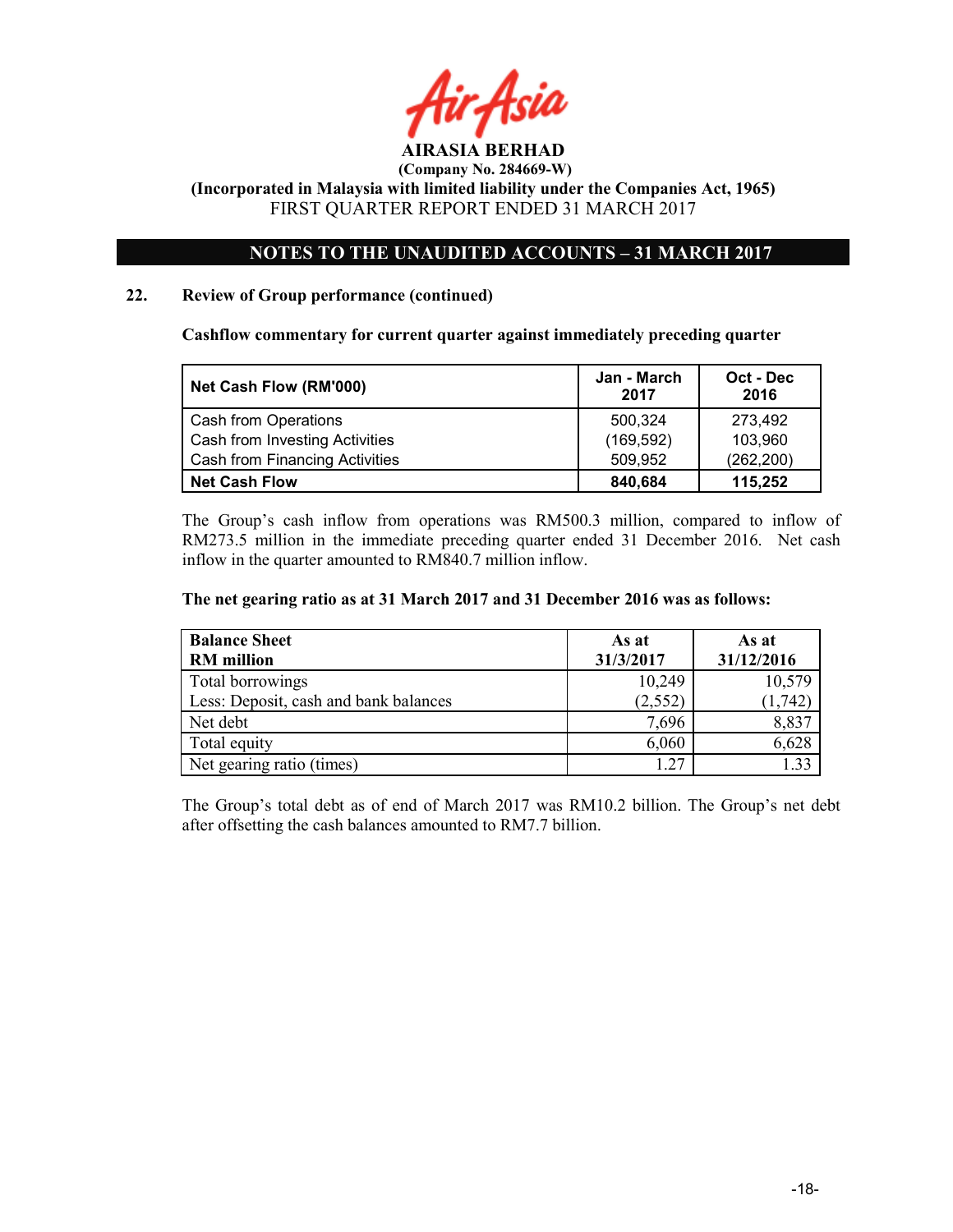

# NOTES TO THE UNAUDITED ACCOUNTS – 31 MARCH 2017

#### 23. Associate Companies – Equity Account

#### i) Associate Company - Thai AirAsia Co. Ltd ("Thai AirAsia")

Thai AirAsia is an associate company owned 45% by AirAsia Berhad. As such it is accounted for using the equity method, as permitted by the Malaysian Accounting Standards Board MFRS128, Investments in Associates.

Thai AirAsia recorded revenue of THB9,164.1 million in 1Q17, 2% higher compared to the THB8,974.8 million achieved in 1Q16. The increase in revenue was supported by the increase in the number of passengers carried as capacity rose 9% year-on-year resulting in a 11% increase in the passengers carried. Unit passenger revenue decreased 8% year-on-year whilst the seat load factor increase one ppt to 89%.

Thai AirAsia's operating profit was at THB1,152.0 million in 1Q17, compared to an operating profit of THB2,061.1 million in 1Q16. Thai AirAsia's net profit was at THB1,035.8 million in 1Q17, compared to a net profit of THB1,831.8 million in 1Q16.

AirAsia Berhad has equity accounted RM59.4 million (RM94.9 million in the quarter ended 31 March 2016) in the current period, as reflected in the income statement.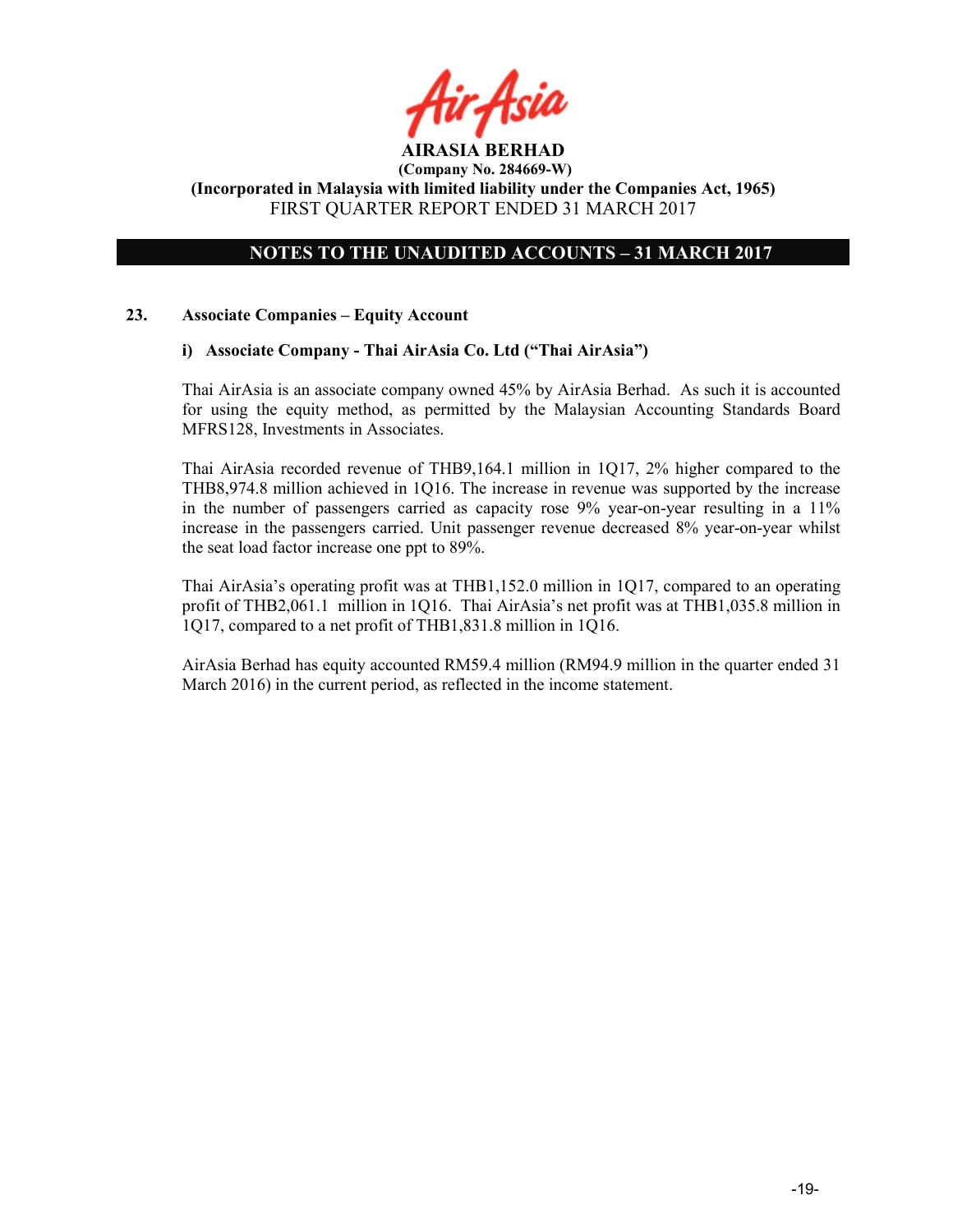

(Company No. 284669-W)

(Incorporated in Malaysia with limited liability under the Companies Act, 1965) FIRST QUARTER REPORT ENDED 31 MARCH 2017

# NOTES TO THE UNAUDITED ACCOUNTS – 31 MARCH 2017

- 23. Associate Companies Equity Account (continued)
	- i) Associate Company Thai AirAsia Co. Ltd ("Thai AirAsia")

Performance indicator for Thailand operations for current quarter against the same quarter last year

| <b>Quarter Ended: 31 March</b>     | Jan - Mar | Jan - Mar | <b>Change</b> |
|------------------------------------|-----------|-----------|---------------|
|                                    | 2017      | 2016      | $y - 0 - y$   |
| Passengers Carried                 | 4,851,398 | 4,365,286 | 11%           |
| Capacity                           | 5,423,652 | 4,965,480 | 9%            |
| Seat Load Factor                   | 89%       | 88%       | 1 ppt         |
| RPK (million)                      | 4,749     | 4,336     | 10%           |
| ASK (million)                      | 5,327     | 4,967     | 7%            |
| Average Fare (THB)                 | 1,569     | 1,722     | $-9%$         |
| Ancillary Income Per Pax (THB)     | 324       | 337       | -4%           |
| Unit Passenger Revenue (THB)       | 1,893     | 2,059     | $-8%$         |
| Revenue / ASK (THB)                | 1.72      | 1.81      | -5%           |
| Revenue / ASK (US cents)           | 4.91      | 5.16      | $-5%$         |
| Cost / ASK (THB)                   | 1.53      | 1.42      | 8%            |
| Cost / ASK (US cents)              | 4.38      | 4.05      | 8%            |
| Cost / ASK-ex Fuel (THB)           | 1.05      | 1.03      | 2%            |
| Cost / ASK-ex Fuel (US cents)      | 3.00      | 2.93      | 2%            |
| Aircraft (end of period)           | 53        | 47        | 13%           |
| Average Stage Length (km)          | 983       | 999       | $-2%$         |
| Number of Flights                  | 30,109    | 27,586    | 9%            |
| Fuel Consumed (Barrels)            | 1,010,601 | 939,155   | 8%            |
| Average Fuel Price (US\$ / Barrel) | 73        | 59        | 24%           |

Exchange Rate: USD:THB – 35.0 - prior year US cents figures are restated at the current period average exchange rate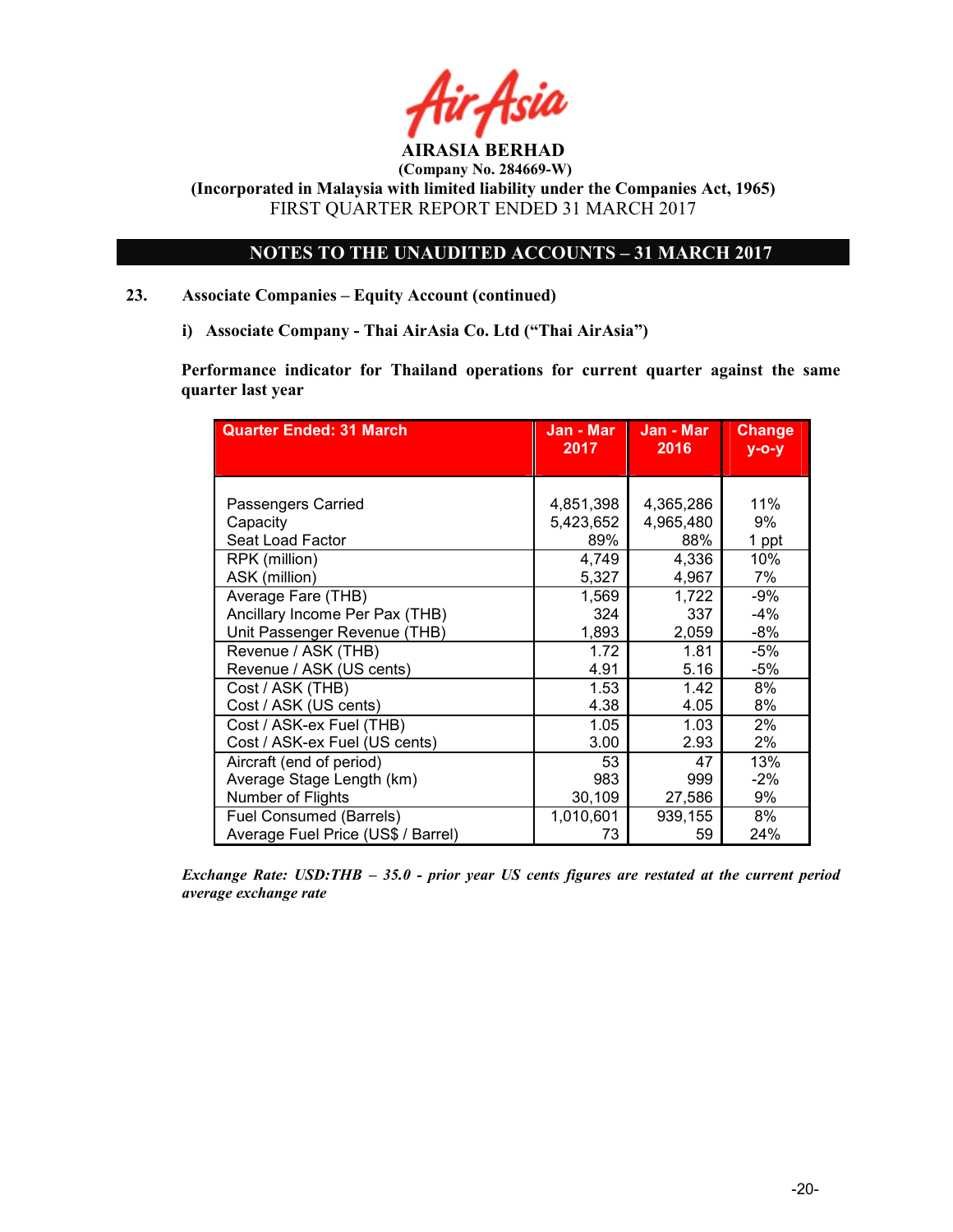

(Company No. 284669-W)

(Incorporated in Malaysia with limited liability under the Companies Act, 1965) FIRST QUARTER REPORT ENDED 31 MARCH 2017

# NOTES TO THE UNAUDITED ACCOUNTS – 31 MARCH 2017

# 23. Associate Companies – Equity Account (continued)

i) Associate Company - Thai AirAsia Co. Ltd ("Thai AirAsia") (continued)

Performance of current quarter against the same quarter last year for Thailand

| <b>Quarter Ended: 31 March</b>                                            | Jan - Mar<br>2017           | Jan - Mar<br>2016           |
|---------------------------------------------------------------------------|-----------------------------|-----------------------------|
| <b>THB'000</b>                                                            |                             |                             |
| <b>Revenue</b>                                                            | 9,164,101                   | 8,974,782                   |
| Operating expenses:<br>- Staff costs<br>- Depreciation of property, plant | (1,212,250)                 | (1, 114, 630)               |
| and equipment                                                             | (325, 233)                  | (280, 601)                  |
| - Aircraft fuel expenses                                                  | (2,571,943)                 | (1,933,144)                 |
| - Maintenance & overhaul                                                  | (736, 977)                  | (705, 256)                  |
| -User charges and other related expenses                                  | (1,579,077)                 | (1,363,125)                 |
| - Aircraft operating lease expenses<br>- Other operating expenses         | (1, 261, 374)<br>(512, 289) | (1, 169, 136)<br>(505, 631) |
| Other income                                                              | 187,056                     | 157,861                     |
|                                                                           |                             |                             |
| <b>Operating profit</b>                                                   | 1,152,014                   | 2,061,120                   |
|                                                                           |                             |                             |
| Finance income<br>Finance costs                                           | 7,037<br>(167, 983)         | 12,269                      |
|                                                                           |                             | (133, 830)                  |
| <b>Net operating profit</b>                                               | 991,068                     | 1,939,559                   |
| Foreign exchange (losses)/gains                                           | 143,584                     | (2, 440)                    |
| <b>Profit before tax</b>                                                  | 1,134,652                   | 1,937,119                   |
| Taxation                                                                  | (98, 826)                   | (105, 294)                  |
| Net profit for the financial period                                       | 1,035,826                   | 1,831,825                   |
| <b>EBITDAR</b><br><b>EBITDAR Margin</b>                                   | 2,738,621<br>30%            | 3,510,857<br>39%            |
| <b>EBIT Margin</b>                                                        | 13%                         | 23%                         |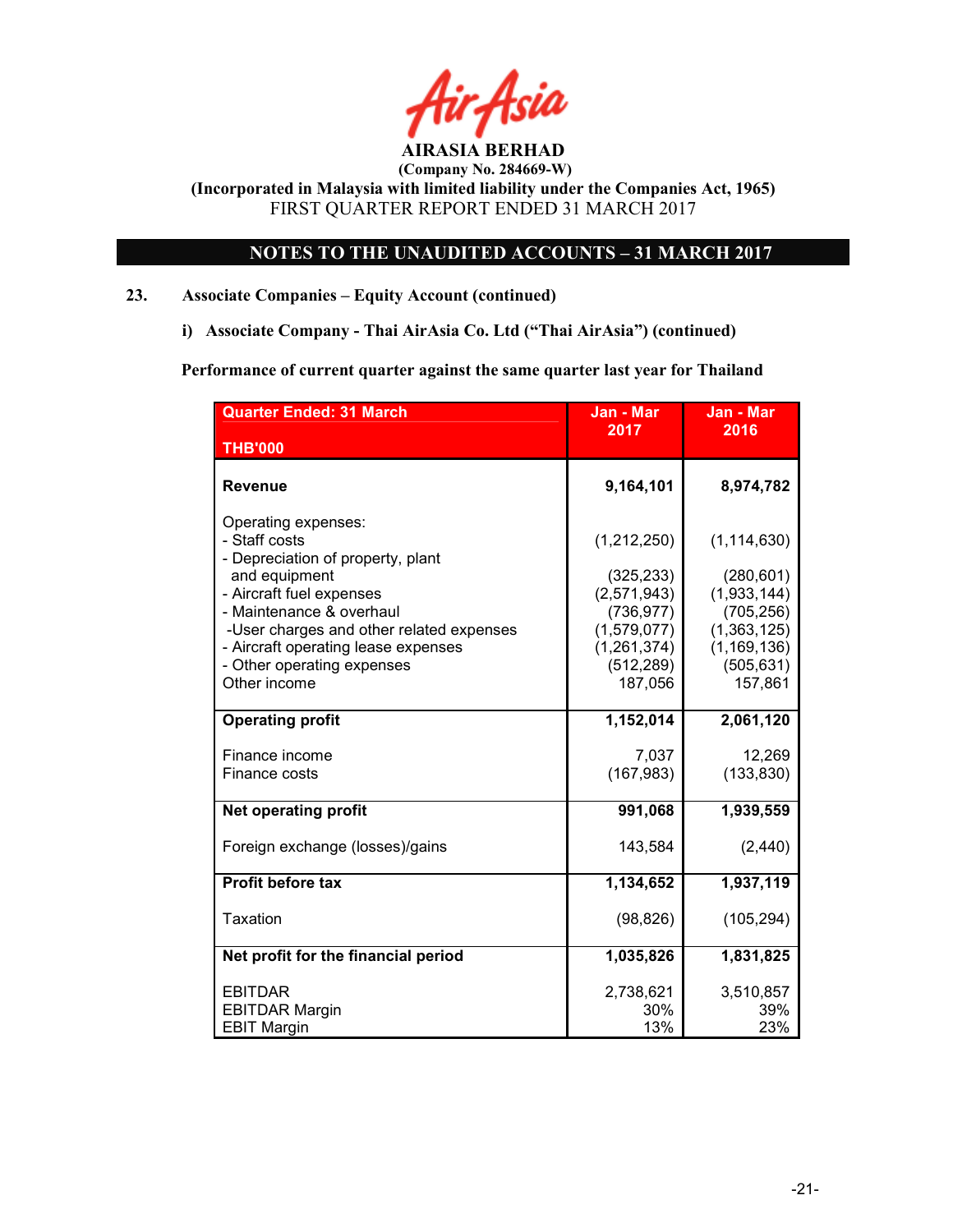

# NOTES TO THE UNAUDITED ACCOUNTS – 31 MARCH 2017

### 23. Associate Companies – Equity Account (continued)

i) Associate Company - Thai AirAsia Co. Ltd ("Thai AirAsia") (continued)

#### Balance Sheet

| 21,707,387<br>36,580<br>1,029,502<br>101,202<br>2,665,544<br>862,866<br>1,258,189 | 20,363,103<br>15,463<br>1,040,698<br>118,176<br>2,665,544<br>1,100,006<br>804,788 |
|-----------------------------------------------------------------------------------|-----------------------------------------------------------------------------------|
|                                                                                   |                                                                                   |
|                                                                                   |                                                                                   |
|                                                                                   |                                                                                   |
|                                                                                   |                                                                                   |
|                                                                                   |                                                                                   |
|                                                                                   |                                                                                   |
|                                                                                   |                                                                                   |
|                                                                                   |                                                                                   |
|                                                                                   | 6,631,016                                                                         |
| 34,758,856                                                                        | 32,738,795                                                                        |
| 4,346,101                                                                         | 4,238,146                                                                         |
| 2,980,571                                                                         | 3,011,170                                                                         |
| 587,838                                                                           | 437,469                                                                           |
| 343,679                                                                           | 307,431                                                                           |
| 1,669,258                                                                         | 1,832,753                                                                         |
| 14,506,223                                                                        | 13,622,465                                                                        |
| 24,433,670                                                                        | 23,449,434                                                                        |
|                                                                                   | 435,556                                                                           |
|                                                                                   | 2,628,786                                                                         |
|                                                                                   | 6,225,019                                                                         |
|                                                                                   | 9,289,361                                                                         |
|                                                                                   | 7,097,587<br>435,556<br>2,628,786<br>7,260,844<br>10,325,186                      |

#### ii) Associate Company – AirAsia (India) Private Limited ("AirAsia India")

AirAsia India is an associate company which is incorporated in India and is 49% owned by AirAsia Berhad. As such it is accounted for using the equity method, as permitted by the Malaysian Accounting Standards Board MFRS128, Investments in Associates.

AirAsia India recorded revenue of INR2,821.0 million in 1Q17, 47% higher compared to a revenue of INR1,915.8 million in 1Q16. The number of passengers carried increased 57% with a unit passenger revenue of INR3,401. Anciliary income per passenger was at INR418 while the seat load factor was at 89%.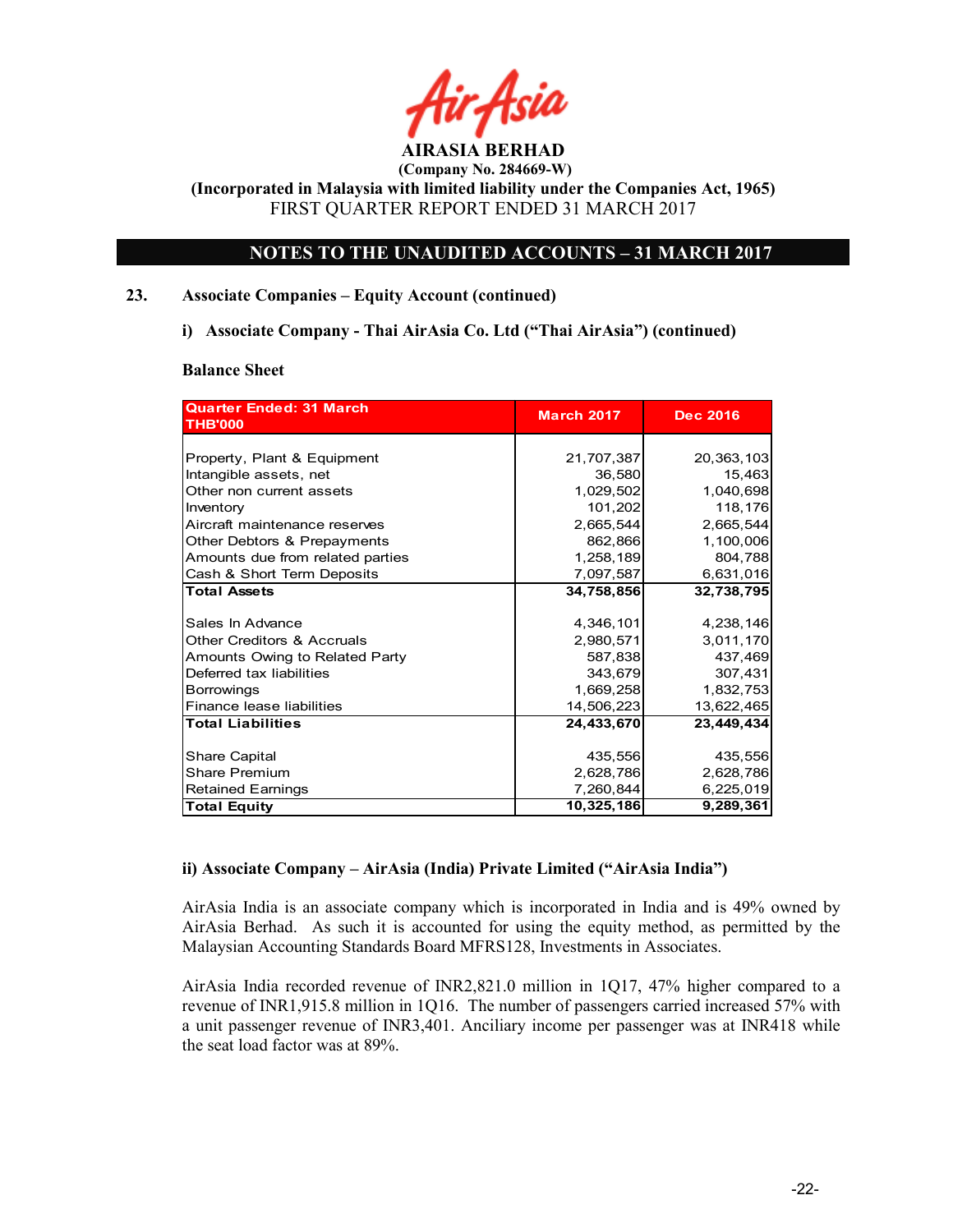

# NOTES TO THE UNAUDITED ACCOUNTS – 31 MARCH 2017

#### 23. Associate Companies – Equity Account (continued)

#### ii) Associate Company – AirAsia (India) Private Limited ("AirAsia India") (continued)

AirAsia India recorded a net loss of RM27.0 million (quarter ended 31 March 2016: RM31.3 million) in the quarter under review out of which RM4.2 million (quarter ended 31 March 2016: RM nil) is equity accounted in the AirAsia Berhad income statement as the Group's interest in AirAsia India has been reduced to zero. In accordance with MFRS128, any profits will only be recognized when a total of RM9.0 million of unrecognized losses have been reversed.

| <b>Quarter Ended: 31 March</b> | Jan - Mar 2017 | <b>Jan - Mar 2016</b> | Change y-<br>$O - Y$ |
|--------------------------------|----------------|-----------------------|----------------------|
|                                |                |                       |                      |
|                                |                |                       |                      |
| Passengers Carried             | 844,964        | 538,800               | 57%                  |
| Capacity                       | 945,180        | 629,280               | 50%                  |
| Seat Load Factor               | 89%            | 86%                   | 3 ppt                |
| RPK (million)                  | 915            | 671                   | 36%                  |
| ASK (million)                  | 1,012          | 774                   | 31%                  |
| Average Fare (INR)             | 2,983          | 3,196                 | $-7\%$               |
| Ancillary Income Per Pax (INR) | 418            | 502                   | $-17%$               |
| Unit Passenger Revenue (INR)   | 3,401          | 3,698                 | -8%                  |
| Revenue / ASK (sen)            | 278.77         | 247.46                | 13%                  |
| Revenue / ASK (US cents)       | 4.20           | 3.72                  | 13%                  |
| Cost / ASK (sen)               | 330.57         | 312.01                | 6%                   |
| Cost / ASK (US cents)          | 4.97           | 4.70                  | 6%                   |
| Cost / ASK-ex Fuel (sen)       | 220.00         | 197.37                | 11%                  |
| Cost / ASK-ex Fuel (US cents)  | 3.31           | 2.97                  | 11%                  |
| Aircraft (end of period)       | 8              | 6                     | 33%                  |
| Average Stage Length (km)      | 996            | 1,151                 | $-13%$               |
| Number of Flights              | 5,251          | 3,408                 | 54%                  |

Performance indicator for India operations for current quarter against the same quarter last year

Exchange Rate: USD:INR – 66.5 - prior year US cents figures are restated at the current period average exchange rate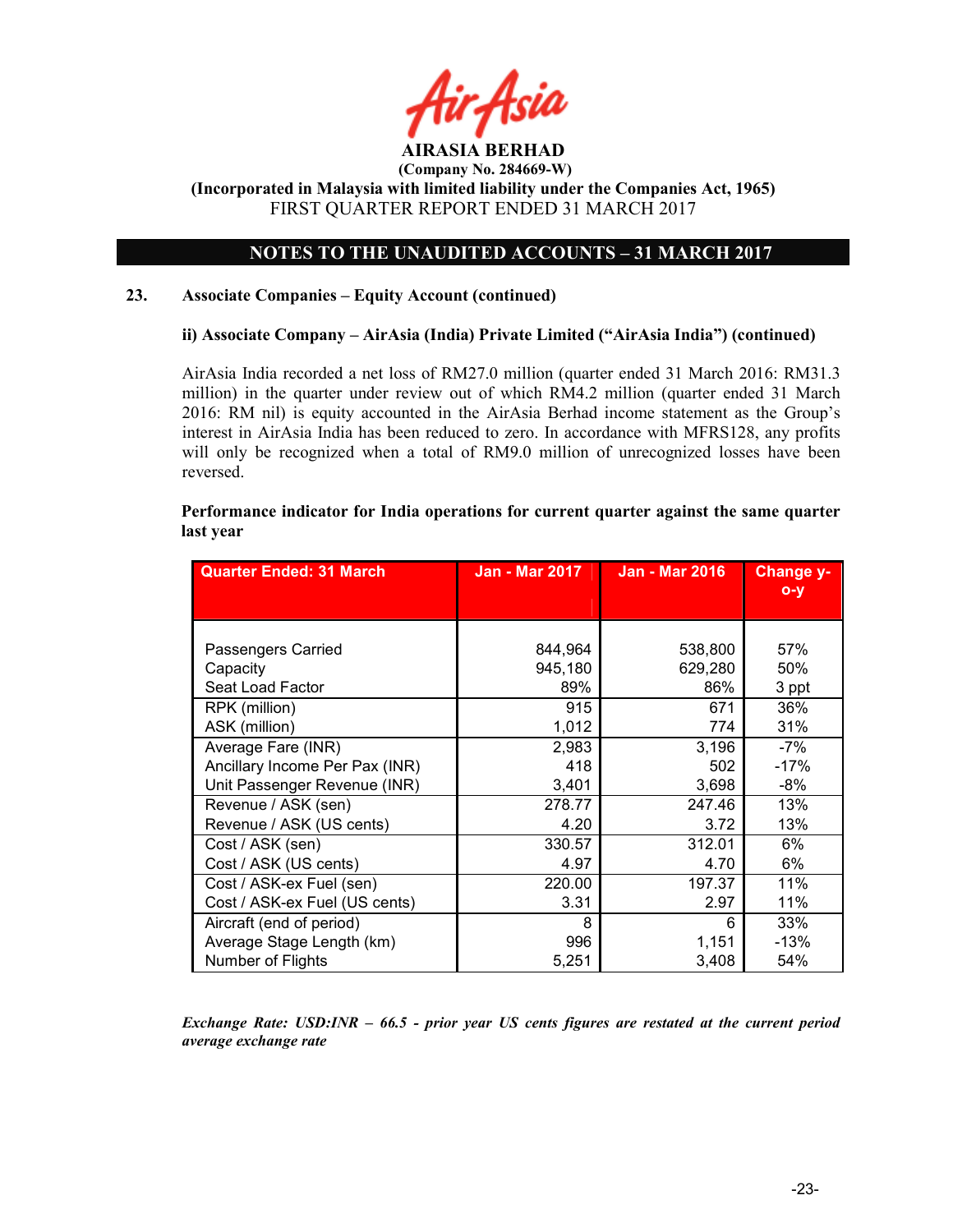

# NOTES TO THE UNAUDITED ACCOUNTS – 31 MARCH 2017

# 23. Associate Companies – Equity Account (continued)

Performance of current quarter against the same quarter last year for India

| <b>Quarter Ended: 31 March</b>            | <b>Jan - Mar 2017</b> | <b>Jan - Mar 2016</b> |
|-------------------------------------------|-----------------------|-----------------------|
| <b>INR'000</b>                            |                       |                       |
|                                           |                       |                       |
| <b>Revenue</b>                            | 2,821,019             | 1,915,835             |
|                                           |                       |                       |
| Operating expenses:                       |                       |                       |
| - Staff costs                             | (645, 937)            | (417, 231)            |
| - Depreciation of property, plant         |                       |                       |
| and equipment                             | (35, 503)             | (44, 377)             |
| - Aircraft fuel expenses                  | (1, 118, 957)         | (887, 504)            |
| - Maintenance and overhaul                | (339, 612)            | (272, 215)            |
| - User charges and other related expenses | (555, 022)            | (289, 125)            |
| - Aircraft operating lease expenses       | (465, 964)            | (379, 264)            |
| - Other operating expenses                | (298, 777)            | (141, 786)            |
| Other income                              | 99,619                | 46,988                |
|                                           |                       |                       |
| <b>Operating loss</b>                     | (539, 134)            | (468, 680)            |
|                                           |                       |                       |
| Finance Income                            | 17,096                | 3,810                 |
| <b>Finance Costs</b>                      | (2, 132)              | (34, 822)             |
| <b>Net operating loss</b>                 | (524, 170)            | (499, 691)            |
|                                           |                       |                       |
| Foreign exchange gain                     | 119,244               | 30,707                |
|                                           |                       |                       |
| Loss before tax                           | (404, 926)            | (468, 985)            |
|                                           |                       |                       |
| <b>Taxation</b>                           |                       |                       |
|                                           |                       |                       |
| Net loss after tax                        | (404, 926)            | (468, 985)            |
|                                           |                       |                       |
| <b>EBITDAR</b>                            | (37, 667)             |                       |
|                                           |                       | (45, 038)             |
| <b>EBITDAR Margin</b>                     | $-1%$                 | $-2\%$                |
| <b>EBIT Margin</b>                        | $-19%$                | $-24%$                |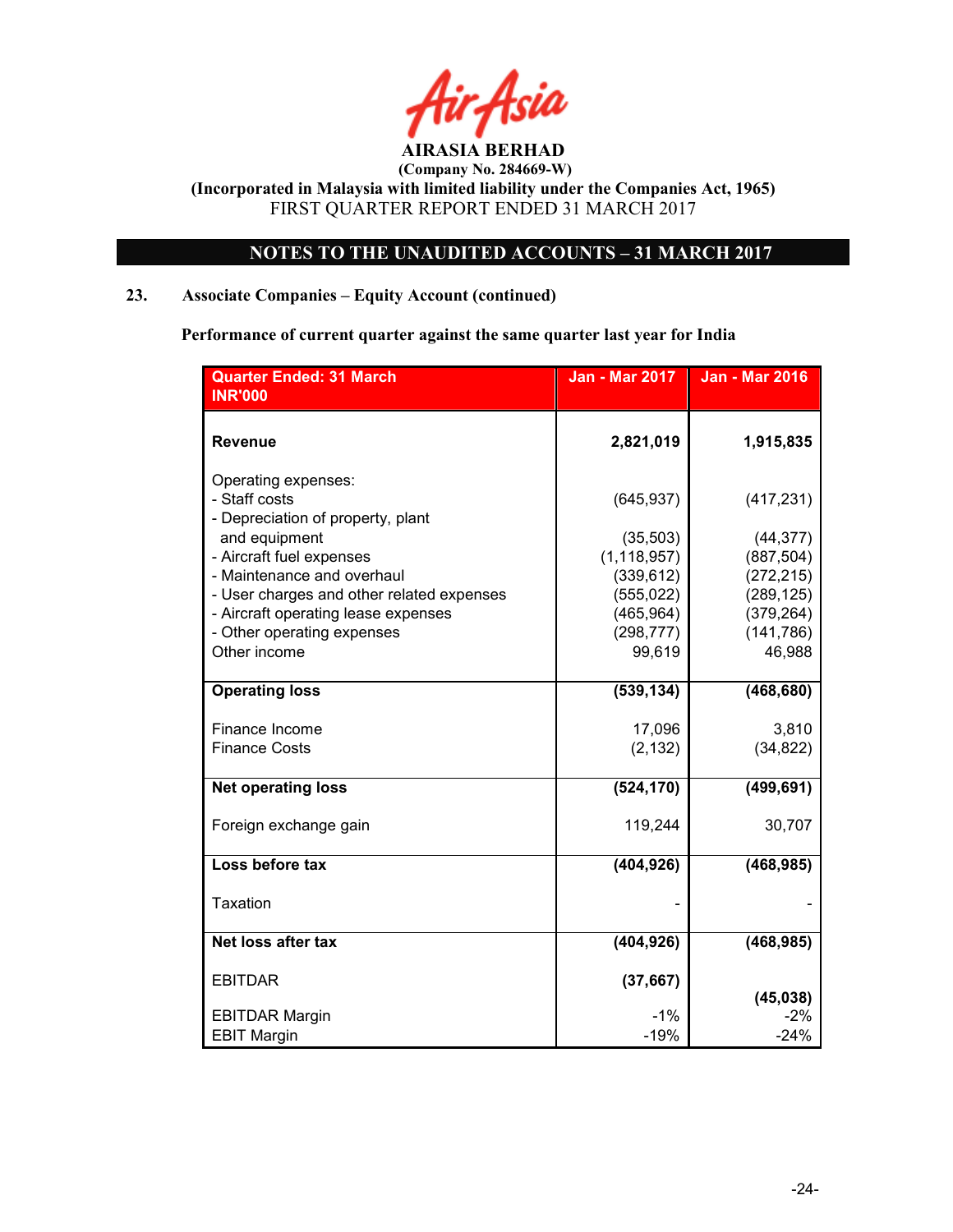

 (Company No. 284669-W) (Incorporated in Malaysia with limited liability under the Companies Act, 1965)

FIRST QUARTER REPORT ENDED 31 MARCH 2017

# NOTES TO THE UNAUDITED ACCOUNTS – 31 MARCH 2017

# 23. Associate Companies – Equity Account (continued)

#### Balance Sheet

| Year Ended: 31 March<br><b>INR'000</b> | <b>March 2017</b> | <b>Dec 2016</b> |
|----------------------------------------|-------------------|-----------------|
|                                        |                   |                 |
| Property, Plant & Equipment            | 417,448           | 375,110         |
| Inventory                              | 78,081            | 70,357          |
| Amount due from related parties        | 163,454           | 136,227         |
| Other Debtors & Prepayments            | 743,310           | 672,591         |
| Cash & Short Term Deposits             | 1,531,048         | 3,481,604       |
| <b>Total Assets</b>                    | 2,933,341         | 4,735,888       |
|                                        |                   |                 |
| Sales In Advance                       | 574,895           | 682,496         |
| <b>Other Creditors &amp; Accruals</b>  | 1,330,440         | 2,418,350       |
| Amounts Owing to Related Party         | 1,550,149         | 1,775,266       |
| Long Term Liabilities                  | 45,218            | 22,211          |
| <b>Total Liabilities</b>               | 3,500,702         | 4,898,324       |
|                                        |                   |                 |
| <b>Share Capital</b>                   | 4,266,500         | 4,266,500       |
| <b>Retained Earnings</b>               | (4,833,861)       | (4, 428, 935)   |
| <b>Total Equity</b>                    | (567, 361)        | (162, 435)      |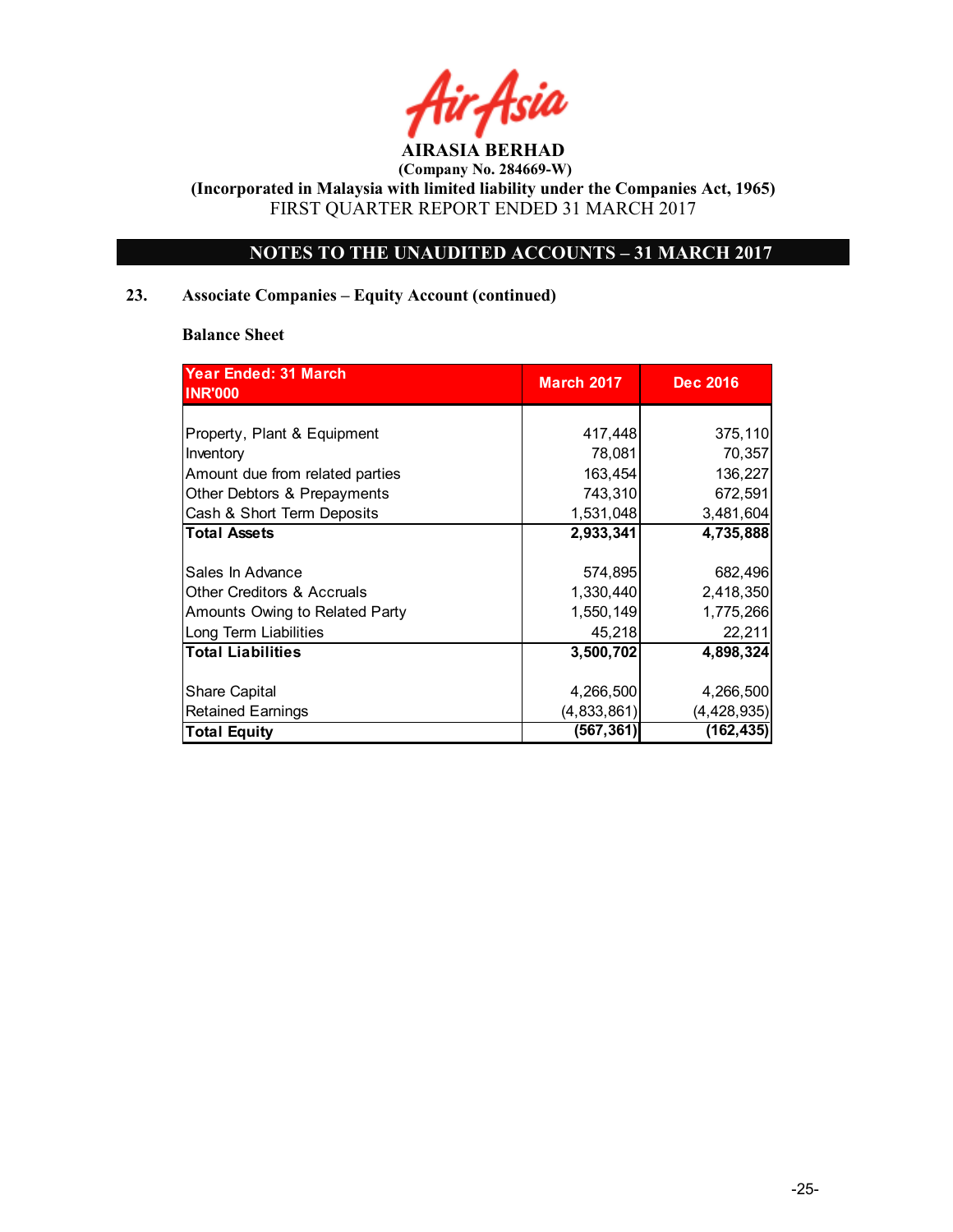

# NOTES TO THE UNAUDITED ACCOUNTS – 31 MARCH 2017

#### 23. Associate Companies – Equity Account (continued)

#### iii) Associate Company – AirAsia Japan Co., Ltd ("AirAsia Japan")

AirAsia Japan is an associate company which is incorporated in Japan and is 49% owned by AirAsia Berhad. AirAsia Japan has yet to launch its services in Japan. AirAsia Japan recorded a net loss of RM39.7 million (quarter ended 31 March 2016: RM33.7 million) in the quarter under review of which RM19.5 million (quarter ended 31 March 2016: RM16.5 million) is equity accounted in the financial statements of AirAsia Berhad.

#### 24. Variation of results against preceding quarter

The Group had a net profit of RM584.2 million for the quarter under review. This is RM119.5 million higher compared to the net profit of RM464.7 million in the immediately preceding quarter ended 31 December 2016.

#### 25. Commentary on prospects

The Group is projected to achieve an average forecast load factor of 91% in the second quarter of 2017 based on the existing forward booking trend. The strong demand is expected to derive from the festive Hari Raya season, in conjuction with the midterm school holidays in India as well as the expanded Korean and China network from Philippine.

In order to better serve the growing demand in the region, the Group is also planning to increase an additional 29 planes through a combination of finance and operating lease in 2017. This will be one of the fatest pace of expansion in the last few years, made possible due to the favorable competitive and operating environment of aviation in Asia.

For the remaining quarters of 2017, we remain optimistic as we continue to observe strong demand across most sectors coupled with a favorable fuel price and foreign exchange environment.

In Thailand, load factor in the second quarter of 2017 is forecast to be 86% based on existing forward booking trend. TAA will focus on building more flythru connection leverging on the existing strength of AirAsia network and strengthening its marketing activities on China and India routes in the remaining quarters of 2017.

In India, the forecast load factor for the second quarter of 2017 is at 87%. For the remaining quarters of 2017, AirAsia India will remain focused on building a footprint in the Indian domestic market with the introduction of new routes and frequency increases.

The Board remains positive for the prospects of the Group in 2017 and is optimistic that the 2017 results may surpass that of 2016.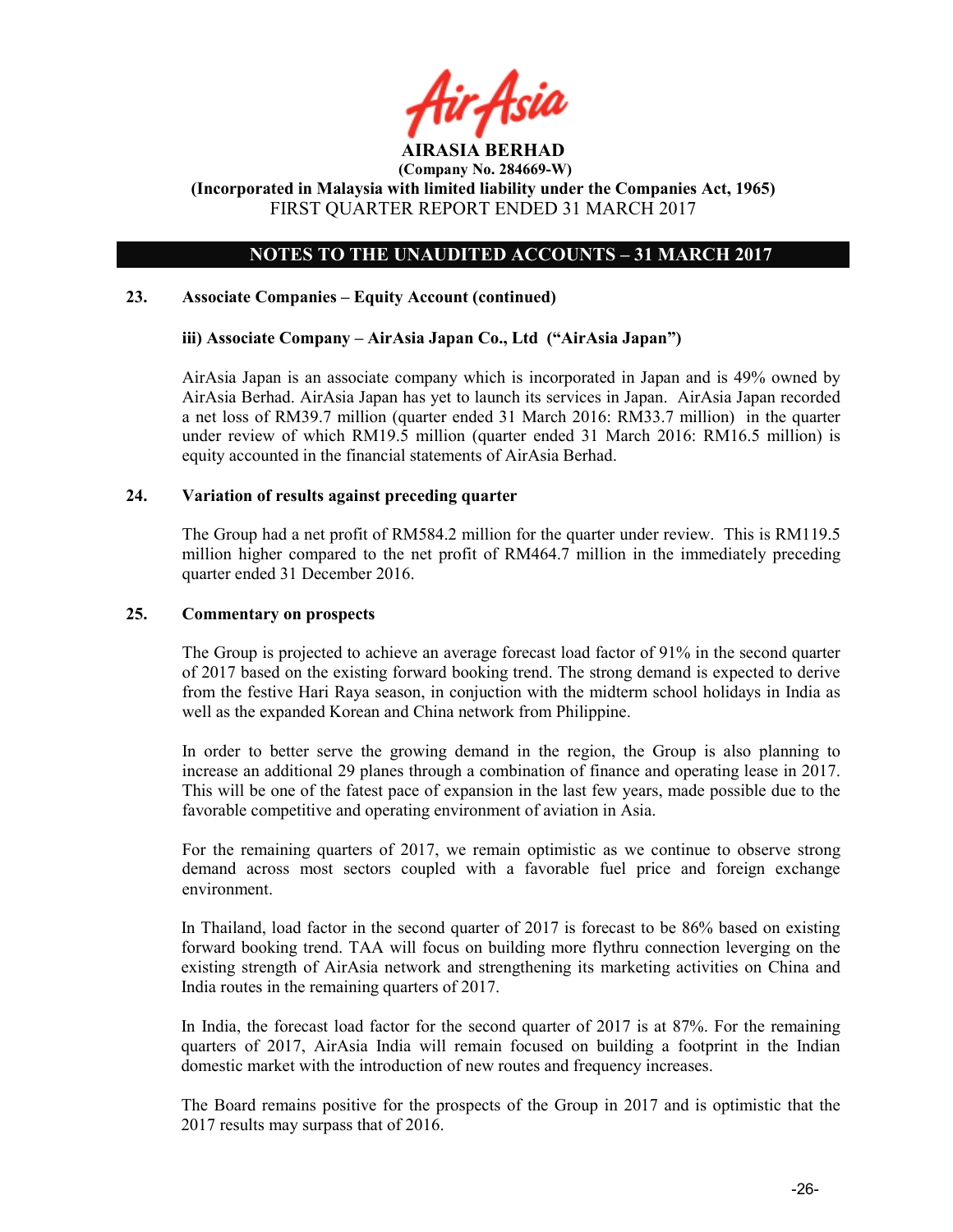# NOTES TO THE UNAUDITED ACCOUNTS – 31 MARCH 2017

#### 26. Profit forecast

No profit forecast has been issued.

# 27. Finance income/(costs)

|                                   | Group                              |                                           |                                   |                                   |
|-----------------------------------|------------------------------------|-------------------------------------------|-----------------------------------|-----------------------------------|
| All figures in RM'000             | Quarter<br><b>Ended</b><br>31/3/17 | <b>Quarter</b><br><b>Ended</b><br>31/3/16 | <b>Period</b><br>ended<br>31/3/17 | <b>Period</b><br>ended<br>31/3/16 |
| <b>Finance income</b>             |                                    |                                           |                                   |                                   |
| Interest income from:             |                                    |                                           |                                   |                                   |
| - amounts due from associates     |                                    | 7,669                                     |                                   | 7,669                             |
| - deposits with licensed banks    | 8,923                              | 7,217                                     | 8,923                             | 7,217                             |
| Discounting on deposits and non-  |                                    |                                           |                                   |                                   |
| current payables and others       | 10,119                             | 4,088                                     | 10,119                            | 4,088                             |
|                                   | 19,042                             | 18,974                                    | 19,042                            | 18,974                            |
| <b>Finance costs</b>              |                                    |                                           |                                   |                                   |
| Bank borrowings                   | (136,400)                          | (131, 457)                                | (136,400)                         | (131, 457)                        |
| Amortisation of premiums for      |                                    |                                           |                                   |                                   |
| interest rate caps                | (4,389)                            | (2,336)                                   | (4,389)                           | (2,336)                           |
| Bank facilities and other charges | (2,120)                            | (762)                                     | (2,120)                           | (762)                             |
|                                   | (142,909)                          | (134, 555)                                | (142,909)                         | (134, 555)                        |
|                                   |                                    |                                           |                                   |                                   |
| Net cost                          | (123, 867)                         | (115,581)                                 | (123, 867)                        | (115,581)                         |
|                                   |                                    |                                           |                                   |                                   |
| Foreign exchange gains/(losses)   |                                    |                                           |                                   |                                   |
| - realized                        | 3,809                              | (3,582)                                   | 3,809                             | (3,582)                           |
| - unrealized                      | 81,010                             | 601,354                                   | 81,010                            | 601,354                           |
| - fair value movement recycled    |                                    |                                           |                                   |                                   |
| from cash flow hedge reserve      | (27, 944)                          | 53,798                                    | (27, 944)                         | 53,798                            |
|                                   | 56,875                             | 651,570                                   | 56,875                            | 651,570                           |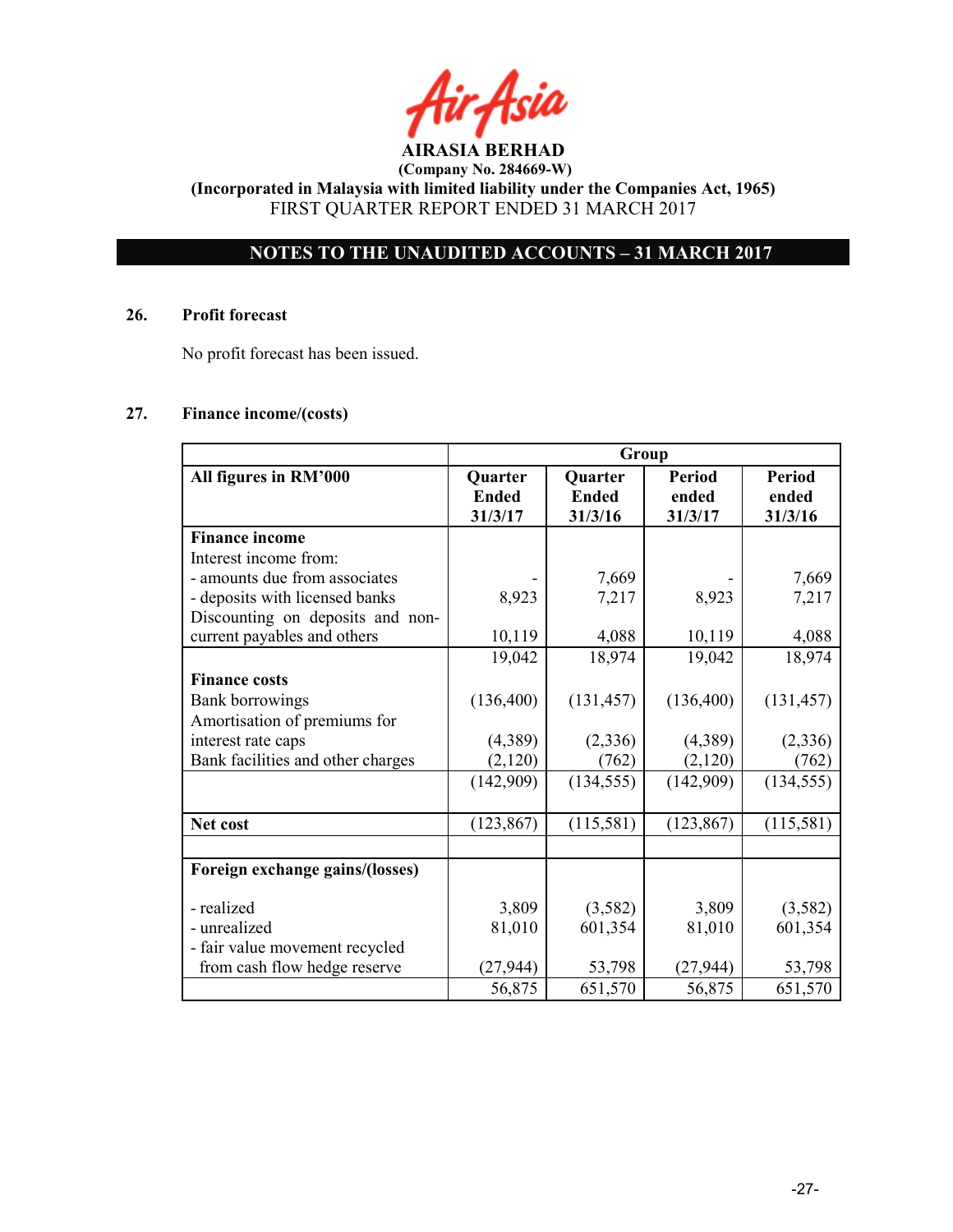# NOTES TO THE UNAUDITED ACCOUNTS – 31 MARCH 2017

#### 28. Income tax expense

#### Current taxation

The current taxation expense of RM40.0 million comprises tax payable of IAA and tax payable on interest income in MAA.

#### Deferred taxation

RM17.1 million deferred tax expense arose in the current financial period. Deferred tax expense increased as capital allowances granted during the current quarter were utilized.

#### 29. Unquoted investments and properties

On 19 April 2017, AirAsia Berhad through its wholly-owned subsidiary AirAsia Investment Limited ("AAIL") executed a Share Subscription Agreement ("SSA") and a Shareholders Agreement ("SHA") with Touristly Travel Sdn. Bhd. to subscribe to 50% of the ordinary shares in Touristly; and the SHA between the shareholders govern the relationship between the parties of Touristly. The shareholding ratio of the parties are as follows; AAIL (50%), Aaron Ram Sarma (20.7%), Jeffrey Saw Meng Lai (13.6%), Wong Chin Kit (1.4%), Netrove Ventures Corporation (9.6%) and Tune Labs Sdn. Bhd. (4.8%). AAIL and Touristly have also signed a Convertible Loan Agreement ("CLA") where AAIL will be providing a convertible loan of RM5 million.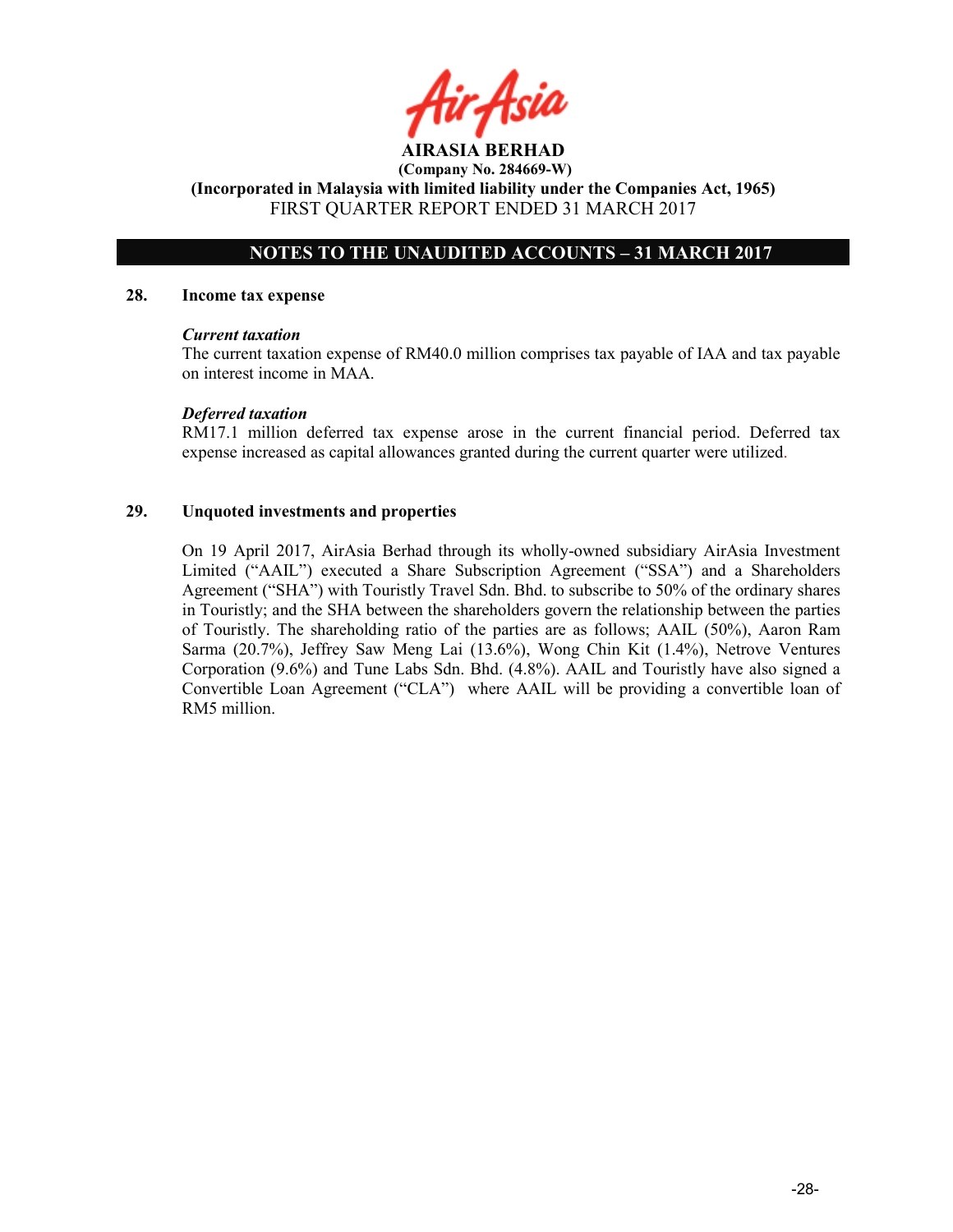

# NOTES TO THE UNAUDITED ACCOUNTS – 31 MARCH 2017

#### 30. Quoted investments and properties

There was no purchase or disposal of quoted securities for the quarter under review and financial period to date.

#### 31. Intangible assets

Arising from the consolidation of the associates as stated in Note 1 above, the Group recognised intangible assets amounting to RM198.5 million Under MFRS 3, Business Combinations, the initial recognition on business combination is measured at fair value of net identifiable assets and liabilities. The Group is currently undertaking a purchase price allocation which shall be completed within one year from the deemed acquisition date.

#### 32. Receivables and prepayments

|                                | As at<br>31/3/2017<br><b>RM'000</b> | As at<br>31/12/2016<br><b>RM'000</b> |
|--------------------------------|-------------------------------------|--------------------------------------|
| Non-current:                   |                                     |                                      |
| Prepayments                    | 1,156,282                           | 1,100,731                            |
| Deposits and other receivables | 195,419                             | 332,323                              |
|                                | 1,351,701                           | 1,433,054                            |
| Current:                       |                                     |                                      |
| Trade and other receivables    | 587,328                             | 436,624                              |
| Prepayments                    | 631,114                             | 615,899                              |
| Deposits                       | 115,760                             | 35,134                               |
|                                | 1,334,202                           | 1,087,657                            |

Prepayments include advances for the purchases of fuel and prepaid engine maintenance to the service provider.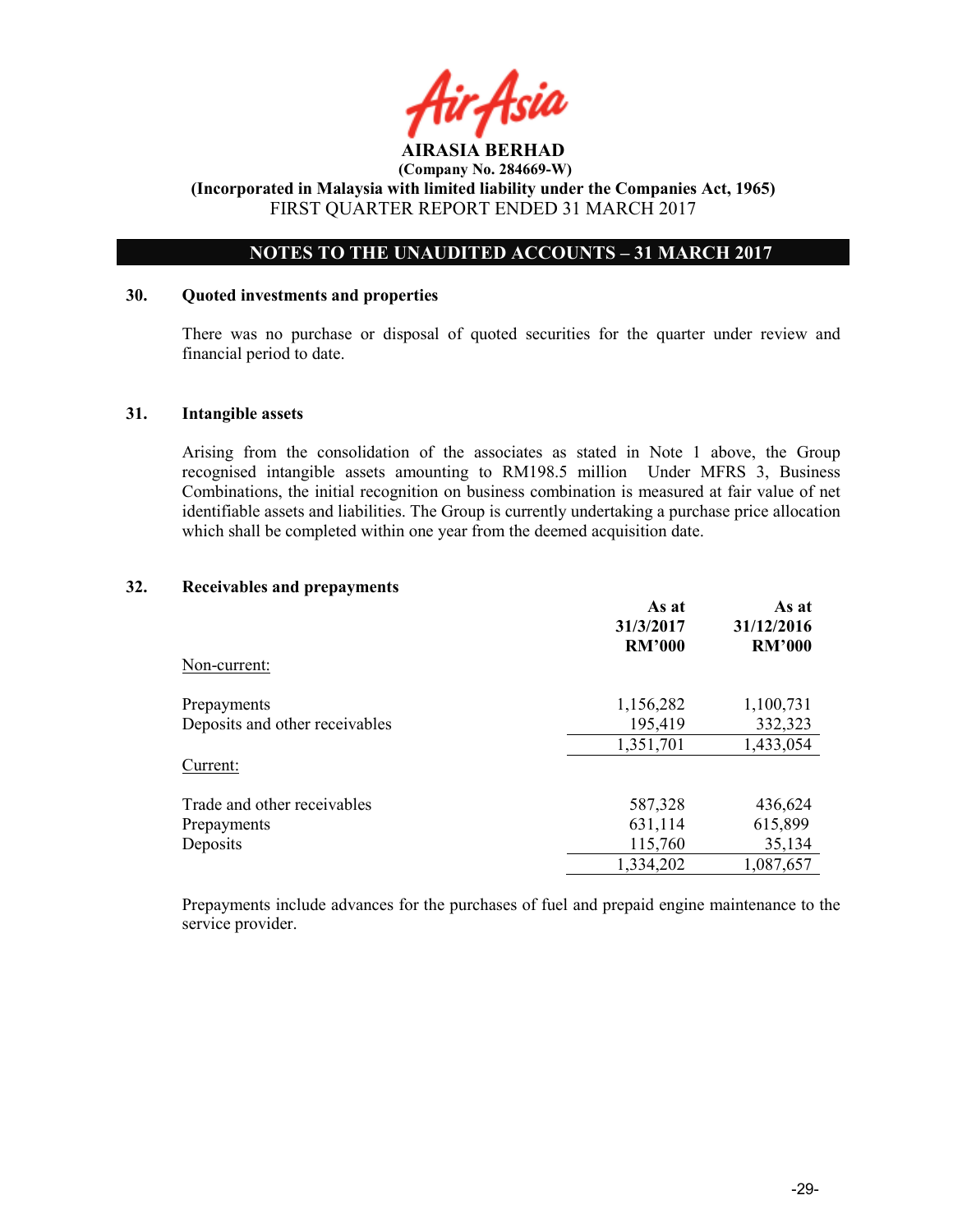

# NOTES TO THE UNAUDITED ACCOUNTS – 31 MARCH 2017

#### 33. Amounts due from associates

|                    | As at<br>31/3/2017<br><b>RM'000</b> | As at<br>31/12/2016<br><b>RM'000</b> |
|--------------------|-------------------------------------|--------------------------------------|
| Non-current:       |                                     |                                      |
| Aircraft financing |                                     | 344,861                              |
| Current:           |                                     |                                      |
| Aircraft financing |                                     | 93,859                               |
| Others             | 238,089                             | 417,587                              |
|                    | 238,089                             | 511,446                              |

Amounts due from associates in the prior financial year have been eliminated in the current period as PT Indonesia AirAsia ("IAA") is a subsidiary of AirAsia Berhad. This has resulted in a reduction in the aircraft financing balances relating wholly to IAA for the financing of aircraft purchase.

#### 34. Derivative financial instruments

The fair value of derivative financial instruments is determined in accordance with FRS139 "Financial Instruments: Recognition and Measurement"

(i) Forward Foreign Exchange Contracts

As at 31 March 2017, the Group has hedged approximately 58% of the USD dollar liabilities of its aircraft into Malaysia Ringgit ("MYR") via Cross-Currency Swaps and Foreign Currency Swaps for aircraft deployed in Malaysia.

(ii) Interest Rate Hedging

As at 31 March 2017, the Group has entered into interest rate hedging transactions to hedge against fluctuations in the US\$ Libor on its existing aircraft financing for aircraft delivery from 2005 to 2017.

(iii) Fuel Hedging

As at 31 March 2017, the Group has entered into Brent options, Brent swaps, and Crack swaps which represents up to 75% of the Group's total budgeted fuel consumption for year 2017.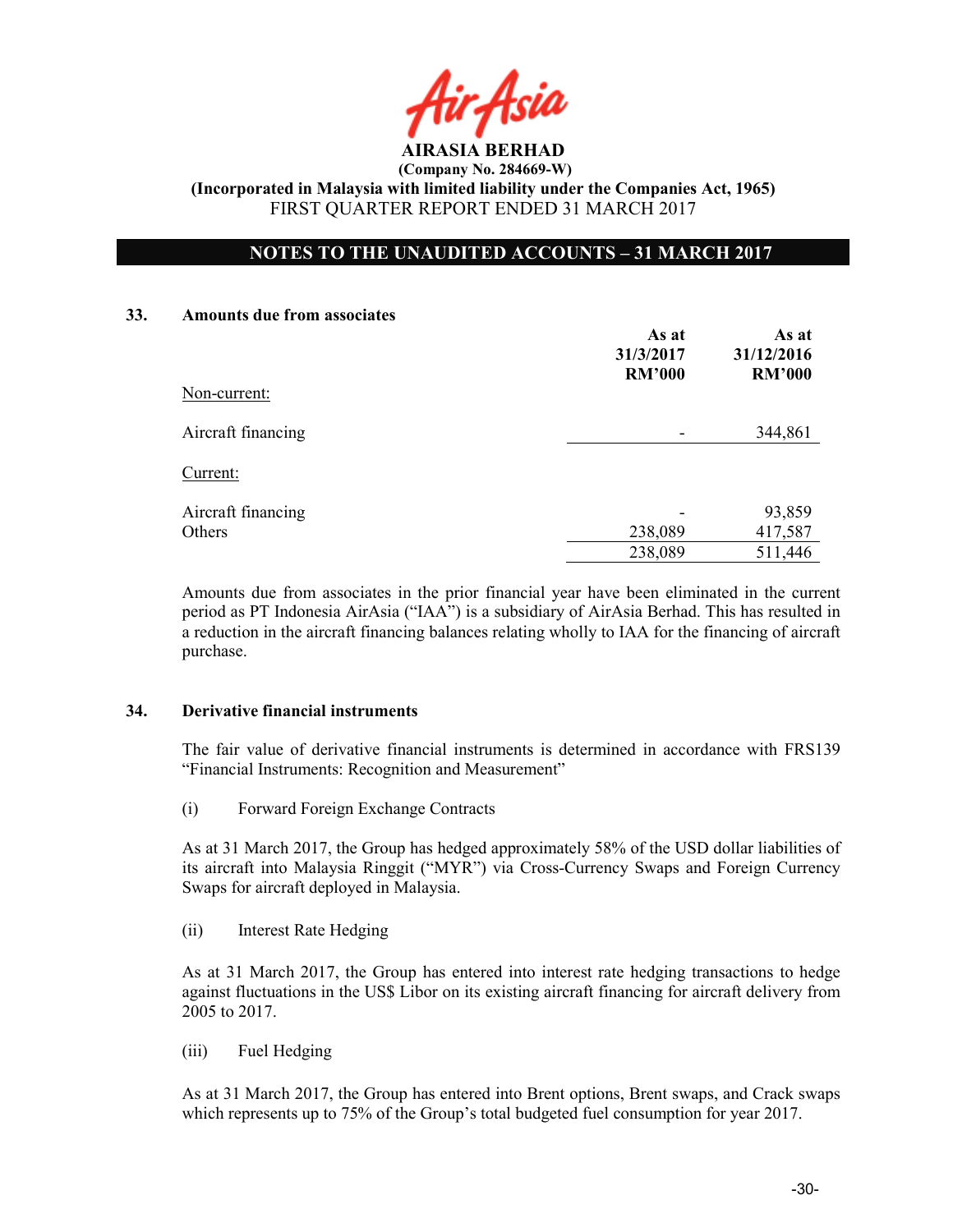AIRASIA BERHAD

# NOTES TO THE UNAUDITED ACCOUNTS – 31 MARCH 2017

#### 34. Derivative financial instruments (continued)

| <b>Type of derivatives</b>       | <b>Notional Value</b><br>as at 31/03/2017 | <b>Fair Value</b><br>as at 31/03/2017<br><b>Assets/(Liabilities)</b> |
|----------------------------------|-------------------------------------------|----------------------------------------------------------------------|
| (i) Fuel contract                | Barrels (million)                         | RM (million)                                                         |
| - less than 1 year               | 5.71                                      | 86.31                                                                |
| - 1 year to 3 years              |                                           |                                                                      |
| <b>Total</b>                     | 5.71                                      | 86.31                                                                |
|                                  | RM (million)                              | RM (million)                                                         |
| (ii) Interest rate contracts     |                                           |                                                                      |
| - less than 1 year               |                                           |                                                                      |
| - 1 year to 3 years              | 767.15                                    | (27.57)                                                              |
| - more than 3 years              | 3,207.91                                  | (129.49)                                                             |
| <b>Total</b>                     | 3,975.06                                  | (157.06)                                                             |
| (iii) Foreign currency contracts | RM (million)                              | RM (million)                                                         |
| - less than 1 year               | 273.66                                    | 59.45                                                                |
| - 1 year to 3 years              | 793.04                                    | 288.89                                                               |
| - more than 3 years              | 1,236.30                                  | 484.57                                                               |
| <b>Total</b>                     | 2,303.00                                  | 832.91                                                               |

The related accounting policies, cash requirements of the derivatives, risks associated with the derivatives and policies to mitigate those risks are unchanged since the last financial year.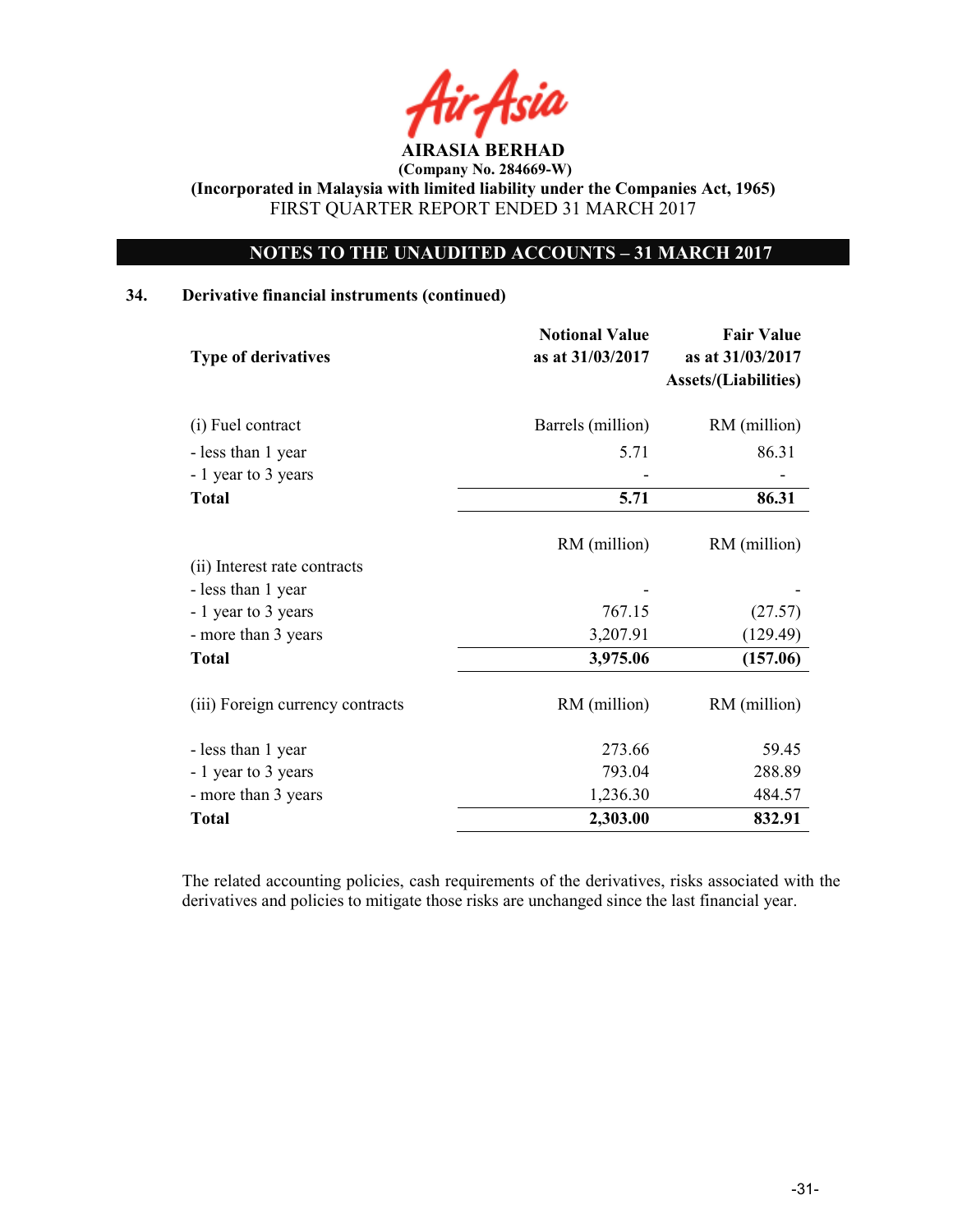AIRASIA BERHAD

(Company No. 284669-W)

(Incorporated in Malaysia with limited liability under the Companies Act, 1965) FIRST QUARTER REPORT ENDED 31 MARCH 2017

# NOTES TO THE UNAUDITED ACCOUNTS – 31 MARCH 2017

#### 35. Trade and other payables

|                                | As at<br>31/3/2017<br><b>RM'000</b> | As at<br>31/12/2016<br><b>RM'000</b> |
|--------------------------------|-------------------------------------|--------------------------------------|
| Non-current:                   |                                     |                                      |
| Aircraft maintenance provision | 351,375                             | 413,195                              |
| Trade and other payables       | 1,265,915                           | 1,116,098                            |
|                                | 1,617,290                           | 1,529,293                            |
| Current:                       |                                     |                                      |
| Trade payables                 | 378,512                             | 377,128                              |
| Accrual for fuel               | 113,440                             | 112,300                              |
| Collateral for derivatives     | 312,627                             | 355,040                              |
| Other payables and accruals    | 1,139,898                           | 1,037,715                            |
|                                | 1,944,477                           | 1,882,183                            |

Other payables and accruals include accruals for operational expenses and passenger service charge payable to airport authorities.

#### 36. Borrowings and debt securities

|                   | As at<br>31/3/2017<br><b>RM'000</b> | As at<br>31/12/2016<br><b>RM'000</b> |  |
|-------------------|-------------------------------------|--------------------------------------|--|
| Current           | 1,828,523                           | 1,945,203                            |  |
| Non-current       | 8,420,069                           | 8,633,939                            |  |
| <b>Total Debt</b> | 10,248,592                          | 10,579,142                           |  |

The currency profile of borrowings is as follows:

|                  | As at<br>31/3/2017<br><b>RM'000</b> | As at<br>31/12/2016<br><b>RM'000</b> |
|------------------|-------------------------------------|--------------------------------------|
| Ringgit Malaysia | 866,025                             | 1,059,435                            |
| US Dollar        | 8,810,930                           | 9,135,546                            |
| Euro             | 166,800                             | 179,853                              |
| Singapore Dollar | 204,644                             | 204,308                              |
| Philippine Peso  | 200,193                             |                                      |
|                  | 10,248,592                          | 10,579,142                           |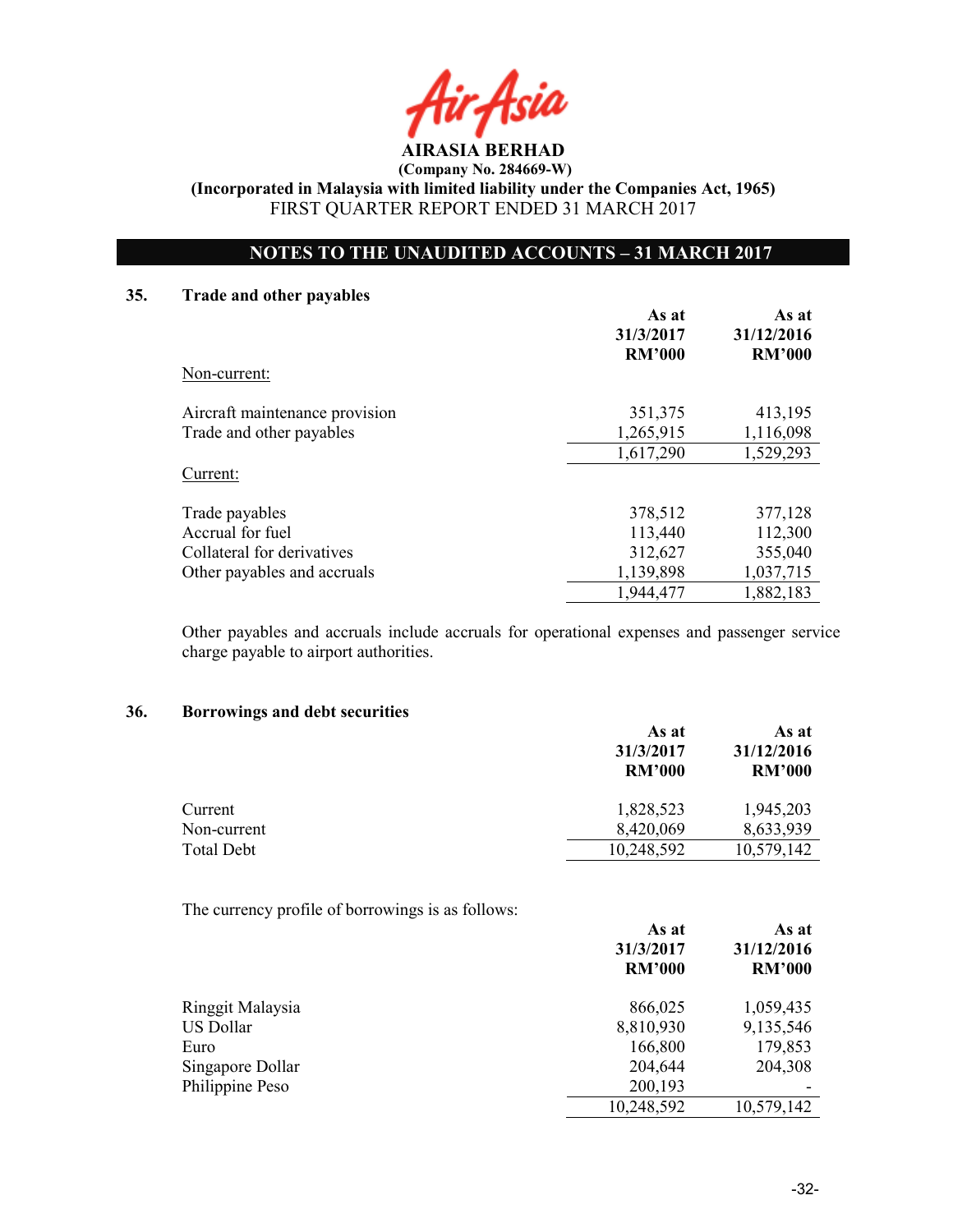

# NOTES TO THE UNAUDITED ACCOUNTS – 31 MARCH 2017

#### 36. Borrowings and debt securities (continued)

The term loans, finance lease liabilities (Ijarah) and commodity murabahah finance are for the purchase of aircraft, spare engines and working capital purposes. The repayment terms of term loans and finance lease liabilities (Ijarah) and commodity murabahah finance are on a quarterly or semi-annually basis.

The maturity period of non-current borrowing is 14 years and below. The Company has substantially hedged its foreign exchange exposure through foreign exchange contracts as explained in Note 33 (i).

Total borrowings include secured liabilities of the Group of RM10.2 billion. These are secured by the following:

- (a) Assignment of rights under contract with Airbus over each aircraft;
- (b) Assignment of insurance of each aircraft; and
- (c) Assignment of airframe and engine warranties of each aircraft.

#### 37. Fair value estimation

The carrying amounts of cash and cash equivalents, trade and other current assets, and trade and other liabilities approximate their respective fair values due to the relatively short-term maturity of these financial instruments. The table below analyses financial instruments carried at fair value, by valuation method.The different levels have been defined as follows:

- Quoted prices (unadjusted) in active markets for identical assets or liabilities (Level1).
- Inputs other than quoted prices included within level 1 that are observable for the asset or liability, either directly (that is, as prices) or indirectly (that is, derived from prices) (Level 2).
- Inputs for the asset or liability that are not based on observable market data (that is, Unobservable inputs) (Level 3).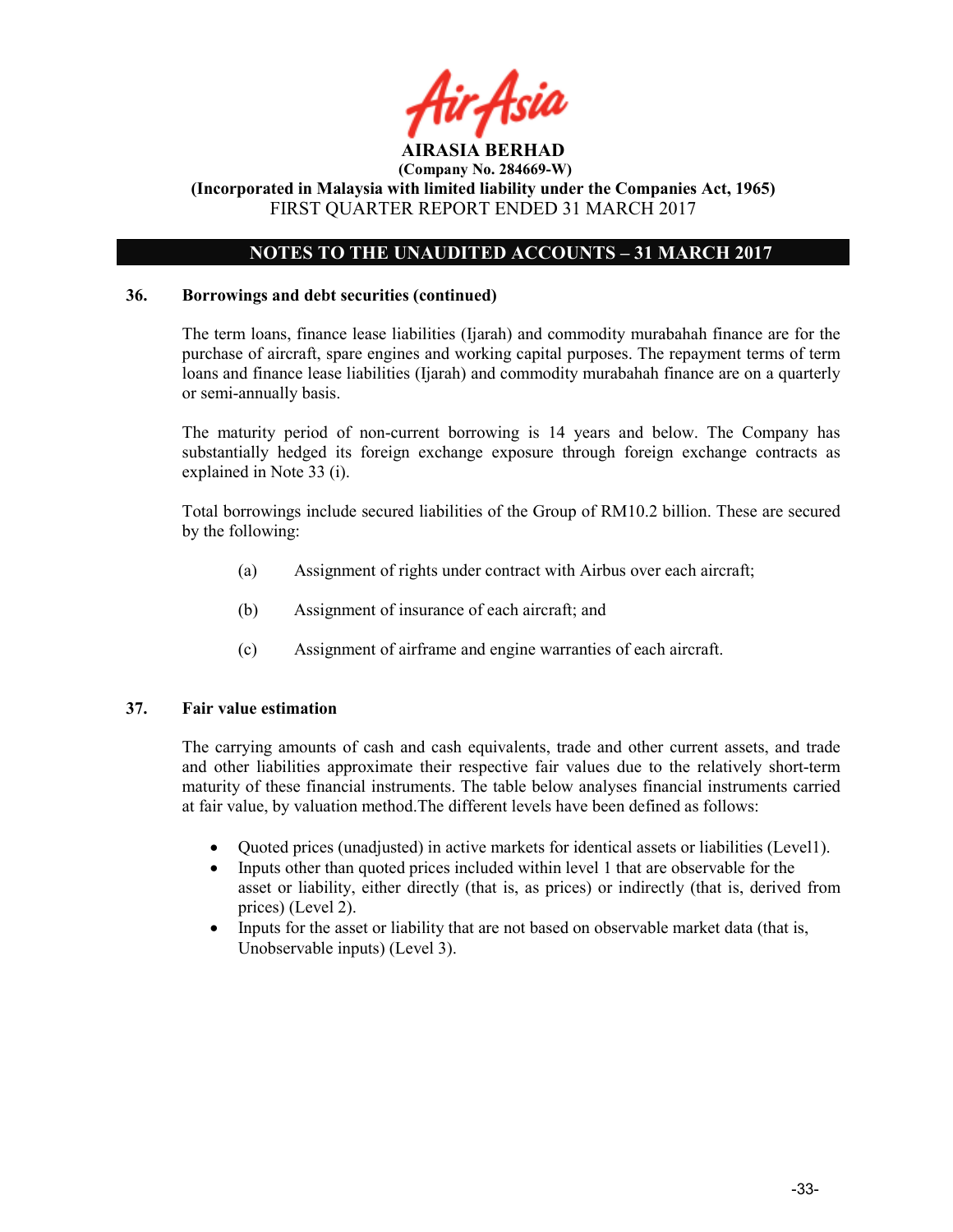

# NOTES TO THE UNAUDITED ACCOUNTS – 31 MARCH 2017

#### 37. Fair value estimation (continued)

The following tables presents the Group's assets and liabilities that are measured at fair value at 31 March 2017 and 31 December 2016:

|                                                       | Level 1<br><b>RM'mil</b> | Level <sub>2</sub><br><b>RM'mil</b> | Level 3<br><b>RM'mil</b> | Total<br><b>RM'mil</b> |
|-------------------------------------------------------|--------------------------|-------------------------------------|--------------------------|------------------------|
| 31 March 2017                                         |                          |                                     |                          |                        |
| <b>Assets</b>                                         |                          |                                     |                          |                        |
| Financial assets at fair value through profit or loss |                          |                                     |                          |                        |
| - Trading derivatives                                 |                          | 267                                 |                          | 267                    |
| Derivatives used for hedging                          |                          | 730                                 |                          | 730                    |
| Available-for-sale financial assets                   |                          |                                     |                          |                        |
| - Equity securities                                   | 373                      |                                     | 5                        | 378                    |
| <b>Total Assets</b>                                   | 373                      | 997                                 | 5                        | 1,375                  |
| <b>Liabilities</b>                                    |                          |                                     |                          |                        |
| Financial assets at fair value through profit or loss |                          |                                     |                          |                        |
| - Trading derivatives                                 |                          | 76                                  |                          | 76                     |
| Derivatives used for hedging                          |                          | 159                                 |                          | 159                    |
| <b>Total Liabilities</b>                              |                          | 235                                 |                          | 235                    |
| 31 December 2016                                      |                          |                                     |                          |                        |
| <b>Assets</b>                                         |                          |                                     |                          |                        |
| Financial assets at fair value through profit or loss |                          |                                     |                          |                        |
| - Trading derivatives                                 |                          | 425                                 |                          | 425                    |
| Derivatives used for hedging                          |                          | 1,108                               |                          | 1,108                  |
| Available-for-sale financial assets                   |                          |                                     |                          |                        |
| - Equity securities                                   | 351                      |                                     | 6                        | 357                    |
| <b>Total Assets</b>                                   | 351                      | 1,533                               | 6                        | 1,890                  |
| Liabilities                                           |                          |                                     |                          |                        |
| Financial assets at fair value through profit or loss |                          |                                     |                          |                        |
| - Trading derivatives                                 |                          | 147                                 |                          | 147                    |
| Derivatives used for hedging                          |                          | 449                                 |                          | 449                    |
| <b>Total Liabilities</b>                              |                          | 596                                 |                          | 596                    |

Financial instruments are classified as Level 1 if their value is observable in an active market. Such instruments are valued by reference to unadjusted quoted prices for identical assets or liabilities in active markets where the quoted prices is readily available, and the price represents actual and regularly occurring market transactions. An active market is one in which transactions occur with sufficient volume and frequency to provide pricing information on an on-going basis. These would include actively traded listed equities and actively exchangetraded derivatives.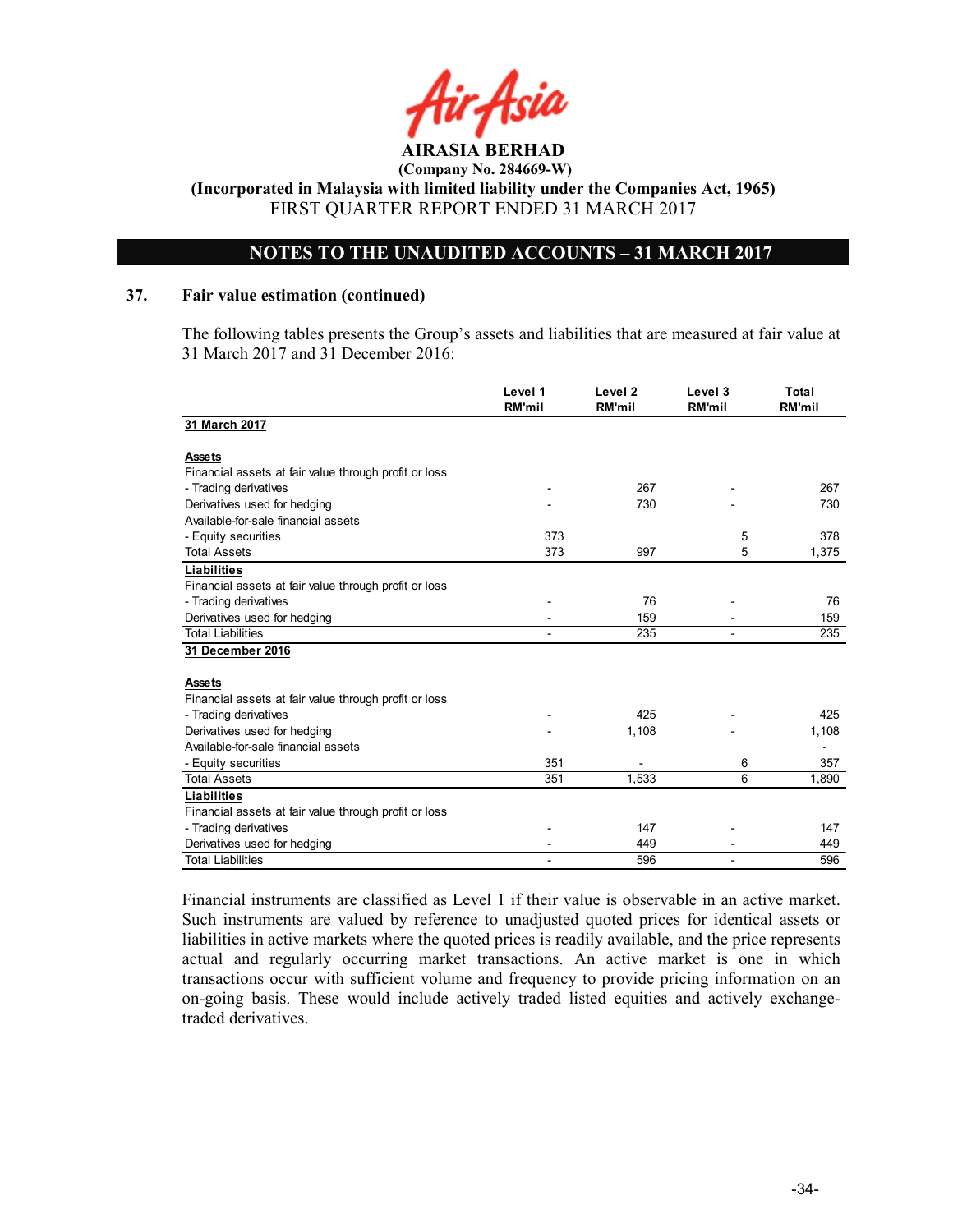

# NOTES TO THE UNAUDITED ACCOUNTS – 31 MARCH 2017

#### 37. Fair value estimation (continued)

Where fair value is determined using unquoted market prices in less active markets or quoted prices for similar assets and liabilities, such instruments are generally classified as Level 2. In cases where quoted prices are generally not available, the Group then determines fair value based upon valuation techniques that use as inputs, market parameters including but not limited to yield curves, volatilities and foreign exchange rates. The majority of valuation techniques employ only observable market data and so reliability of the fair value measurement is high. These would include certain bonds, government bonds, corporate debt securities, repurchase and reverse purchase agreements, loans, credit derivatives, certain issued notes and the Group's over the counter ("OTC") derivatives.

Financial instruments are classified as Level 3 if their valuation incorporates significant inputs that are not based on observable market data (unobservable inputs). Such inputs are generally determined based on observable inputs of a similar nature, historical observations on the level of the input or other analytical techniques. This category includes private equity investments, certain OTC derivatives (requiring complex and unobservable inputs such as correlations and long dated volatilities) and certain bonds.

#### 38. Material litigation

As at 25 May 2017, there was no material litigation against the Group.

#### 39. Proposed dividend

The Directors do not recommend any dividend for the quarter ended 31 March 2017.